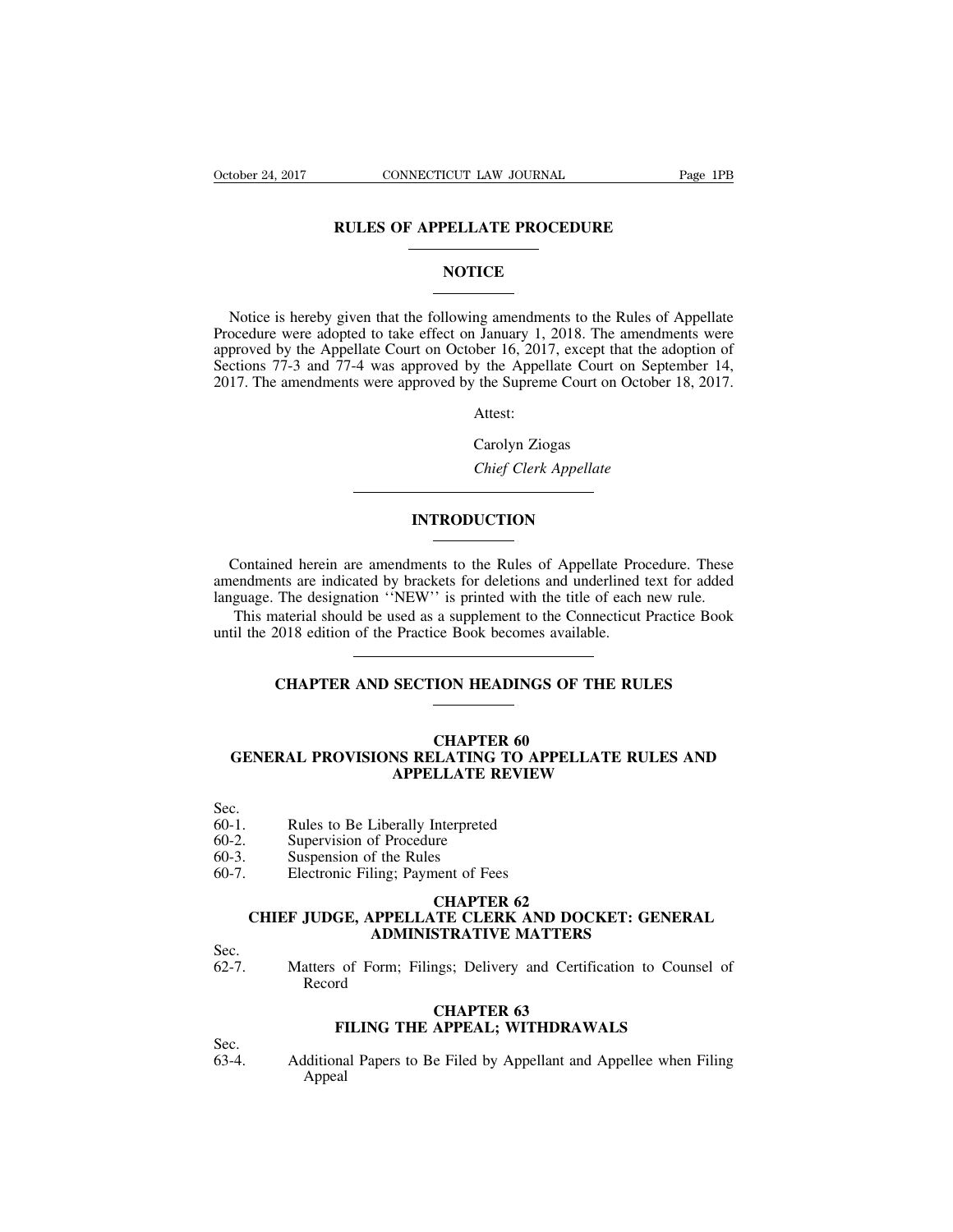Page 2PB CONNECTICUT LAW JOURNAL October 24, 2017

## **TICUT LAW JOURNAL<br>CHAPTER 66<br>ND OTHER PROCEDUI CONNECTICUT LAW JOURNAL** October 24<br> **CHAPTER 66**<br> **MOTIONS AND OTHER PROCEDURES**<br> **MEXICALLE PROCEDURES**<br> **MEXICALLE PROCEDURES** Fage 2PB CONNECTICUT LAW JOURNAL October 24, 2017<br> **CHAPTER 66**<br>
Sec.<br>
66-2. Motions, Petitions and Applications; Supporting Memoranda<br> **CHAPTER 67**<br>
67 **CHAPTER 66<br>
ND OTHER PROCEDUI<br>
Applications: Supporting 1<br>
<b>CHAPTER 67<br>
BRIEFS**

Sec.<br>66-2.

### **BRIEFS**

Sec.  $67-2$ . MOTIONS AND OTHER PROCEDURES<br>
Sec.<br>
66-2. Motions, Petitions and Applications; Supporting Memoranda<br> **CHAPTER 67**<br>
Sec.<br>
67-2. Format of Briefs and Appendices; Copies; Electronic Briefing Require-<br> **CHAPTER 70** ment **Applications; Supporting 1**<br> **CHAPTER 67**<br> **BRIEFS**<br>
ppendices; Copies; Electro<br> **CHAPTER 70**<br> **COVERAGE OF COUR CHAPTER 67**<br> **BRIEFS**<br>
2. Format of Briefs and Appendices; Copies; Electronic Briefing Requirement<br> **ARGUMENTS AND MEDIA COVERAGE OF COURT PROCEEDINGS**<br>
2.<br>
3. Order of <u>Oral</u> Argument<u>; Nonappearance at Oral Argument</u> Sec.<br>
67-2. Format of Briefs and Appendices; Copies; Electronic Briefing Req<br>
ment<br> **ARGUMENTS AND MEDIA COVERAGE OF COURT PROCEEDIN**<br>
Sec.<br>
70-3. Order of <u>Oral</u> Argument<u>; Nonappearance at Oral Argument</u><br> **CHAPTER 71** -2. Format of Briefs and Appendices; Copies; Electronic Briefing Requirement<br> **CHAPTER 70**<br> **CHAPTER 70**<br>
C.<br>
C.<br>
C.<br>
Critics of <u>Oral</u> Argument<u>; Nonappearance at Oral Argument</u><br>
CHAPTER 71<br>
APPELLATE JUDGMENTS AND OPINIO

# THE **APPLICE OF COURT PROCEEDING**<br> **APPELLATE JUDGMENTS AND OPINIONS**<br>
THE JUDGMENTS AND OPINIONS<br>
APPELLATE JUDGMENTS AND OPINIONS<br>
SONS; Rescripts; [Notice:] Official Release Date

Sec.<br>70-3.

# ARGUMENTS AND MEDIA COVERAGE OF COURT PROCEE<br>
Sec.<br>
70-3. Order of <u>Oral</u> Argument<u>; Nonappearance at Oral Argument</u><br>
CHAPTER 71<br>
APPELLATE JUDGMENTS AND OPINIONS<br>
Sec.<br>
71-4. Opinions; Rescripts; [Notice;] Official Releas

Sec.<br>71-4.

## **Opinions; Rescripts; [Notice;] Official Release Date<br>
CHAPTER 77<br>
<b>CCEDURES CONCERNING COURT CLOSURE AND SEALIT<br>
ORDER OR ORDERS LIMITING THE DISCLOSURE OF FILES, PROCEDURES CONCERNING COURT CLOSURE AND SEALING<br>PROCEDURES CONCERNING COURT CLOSURE AND SEALING<br>PROCEDURES CONCERNING COURT CLOSURE AND SEALING<br>ORDER OR ORDERS LIMITING THE DISCLOSURE OF FILES,<br>AFFIDAVITS, DOCUMENTS OR OT** PROCEDURES CONCERNING COURT CLOSURE AND SEALING **APPELLATE JUDGMENTS AND OPINIONS**<br>
Opinions; Rescripts; [Notice;] Official Release Date<br> **CHAPTER 77**<br> **DURES CONCERNING COURT CLOSURE AND SEALING**<br> **ER OR ORDERS LIMITING THE DISCLOSURE OF FILES,<br>
AFFIDAVITS, DOCUMENTS O** THE THE CONSIDERT CONSIDER THE DISCLOSURE AND SEALING<br>
CHAPTER 77<br>
PROCEDURES CONCERNING COURT CLOSURE AND SEALING<br>
ORDER OR ORDERS LIMITING THE DISCLOSURE OF FILES,<br>
AFFIDAVITS, DOCUMENTS OR OTHER MATERIAL<br>
Sec.<br>
TT-3. (N PROCEDURES CONCERNING COURT CLOSURE AND SEALING<br>
ORDER OR ORDERS LIMITING THE DISCLOSURE OF FILES,<br>
AFFIDAVITS, DOCUMENTS OR OTHER MATERIAL<br>
Sec.<br>
(NEW) Sealing Documents or Limiting Disclosure of Documents on<br>
Appeal<br>
(NE

- 
- Sec.<br>77-3. **AFFIDAVITS, DOCUMENTS OR OTHER MATERIAL**<br>
(NEW) Sealing Documents or Limiting Disclosure of Docum<br>
Appeal<br>
(NEW) Motion to Seal; Lodging of Documents with Appellar<br> **CHAPTER 79a**<br> **APPEALS IN CHILD PROTECTION MATTERS** (NEW) Sealing Documents or Limiting Disclosure of Documents on<br>Appeal<br>(NEW) Motion to Seal; Lodging of Documents with Appellate Clerk<br>**CHAPTER 79a**<br>**APPEALS IN CHILD PROTECTION MATTERS**<br>Official Release Date 77-4. (NEW) Sealing Documents or<br>Appeal<br>77-4. (NEW) Motion to Seal; Lodgin<br>**CHAPT**<br>Sec.<br>79a-11. Official Release Date<br>**CHAPT**

Appeal<br>(NEW) Motion to Seal; Lodging of Documents with Appellate Clerk

# **CHAPTER 79a<br>CHAPTER 79a<br>ILD PROTECTION MA<br>CHAPTER 85<br>SANCTIONS**

Sec.<br>79a-11.

### **SANCTIONS**

Sec.<br>85-2. **SEC.**<br>
Sec.<br>
79a-11. Official Release Date<br> **CHAPTER 85**<br>
SANCTIONS<br>
Sec.<br>
85-2. Other Actions Subject to Sanctions<br>
85-3. Procedure on Sanctions Sec.<br>
79a-11. Official Release Date<br> **CHAPTI**<br>
SANCTI<br>
85-2. Other Actions Subject to Sanctions<br>
85-3. Procedure on Sanctions

# CHAPTER 85<br>
SANCTIONS<br>
ctions Subject to Sanctions<br> **RULES OF APPELLATE PROCEDURE**<br>
<br> **RULES OF APPELLATE PROCEDURE**

## Other Actions Subject to Sanctions<br>
Procedure on Sanctions<br> **AMENDMENTS TO THE RULES OF APPELLATE PROCEDURE**<br> **AMENDMENTS TO THE RULES OF APPELLATE PROCEDURE**<br>
CHAPTER 60 **PPELLATE PROCEDU<br>
RULES OF APPELLAT<br>
CHAPTER 60<br>
ELATING TO APPELL.<br>
ELLATE REVIEW** RULES OF APPELLATE PROCEDURE<br> **GENERAL PROVISIONS RELATING TO APPELLATE RULES AND<br>
GENERAL PROVISIONS RELATING TO APPELLATE RULES AND<br>
APPELLATE REVIEW** OF APPELLATE PROCEDURE<br> **APPELLATE PROCEDUR<br>
CHAPTER 60<br>
NS RELATING TO APPELLATE RULES A<br>
APPELLATE REVIEW<br>
FRIELLATE REVIEW<br>
FRIEM SENERAL PROVISIONS RELATING TO APPELLAT<br>
CHAPTER 60<br>
GENERAL PROVISIONS RELATING TO APPELL<br>
APPELLATE REVIEW**<br>
Sec. 60-1. Rules to Be Liberally Interpreted<br>
The design of these rules being to facilitate business and<br>
will

CHAPTER 60<br>
GENERAL PROVISIONS RELATING TO APPELLATE RULES AND<br>
APPELLATE REVIEW<br>  $\therefore$  60-1. Rules to Be Liberally Interpreted<br>
The design of these rules being to facilitate business and advance justice, they<br>
I be interp **EXECTE CONSIONS RELATING TO APPELLATE RULES AND**<br>APPELLATE REVIEW<br>Sec. 60-1. Rules to Be Liberally Interpreted<br>The design of these rules being to facilitate business and advance justice, they<br>will be interpreted liberally GENERAL PROVISIONS RELATING TO APPELLA<br>APPELLATE REVIEW<br>Sec. 60-1. Rules to Be Liberally Interpreted<br>The design of these rules being to facilitate business and a<br>will be interpreted liberally in any [case] <u>appellate matte</u>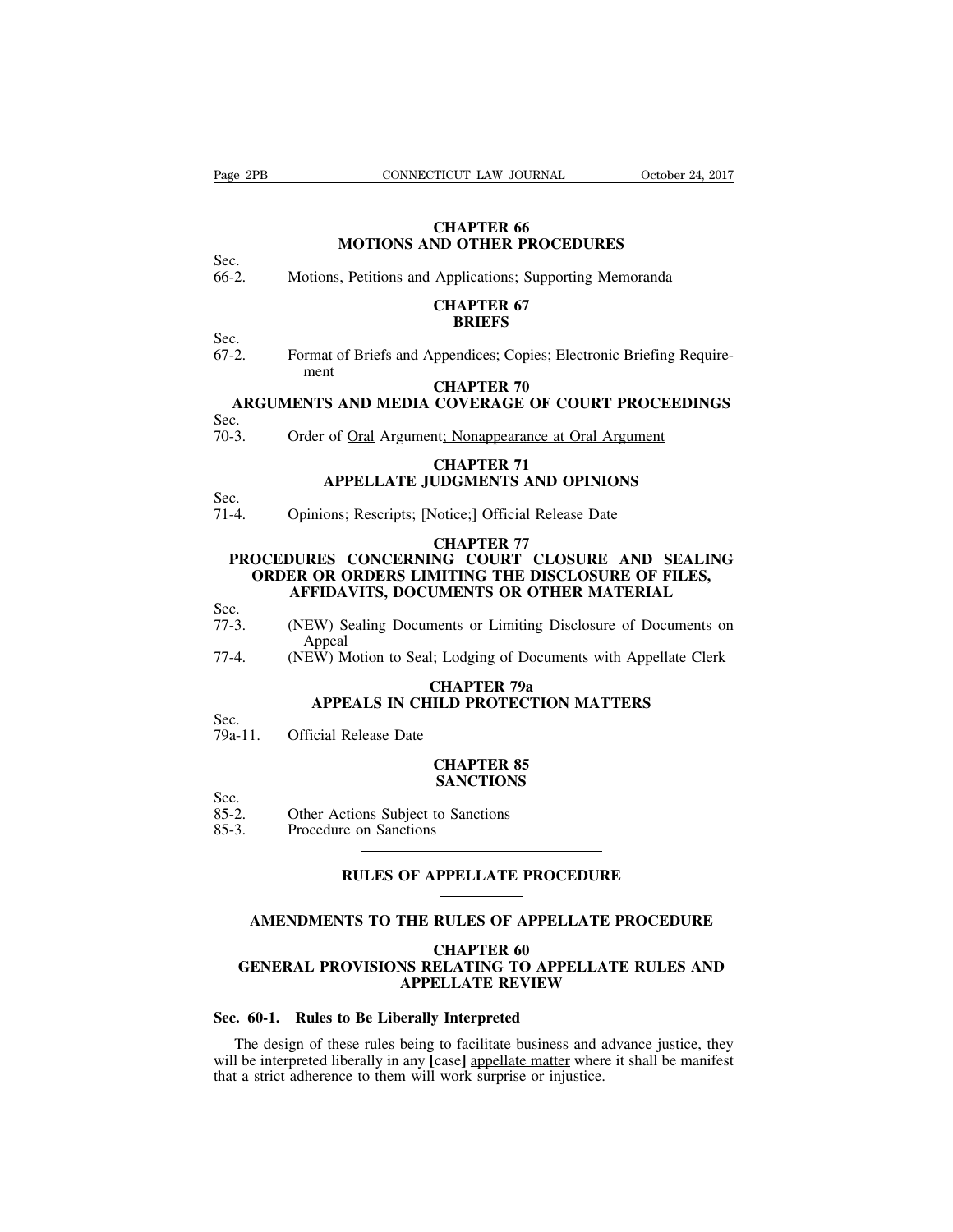October 24, 2017<br> **Sec. 60-2. Supervision of Procedure**<br>
The supervision and control of the proceedings<br>
having appellate invigibition from the time the Lan The supervision of **Procedure**<br>The supervision and control of the proceedings [on appeal] shall be in the court<br>ing appellate jurisdiction from the time the [appeal] <u>appellate matter</u> is filed, or<br>lier, if appropriate, an October 24, 2017 CONNECTICUT LAW JOURNAL Page 3PB<br> **Sec. 60-2.** Supervision of Procedure<br>
The supervision and control of the proceedings [on appeal] shall be in the court<br>
having appellate jurisdiction from the time the [a October 24, 2017 CONNECTICUT LAW JOURNAL Page 3PB<br>
Sec. 60-2. Supervision of Procedure<br>
The supervision and control of the proceedings [on appeal] shall be in the court<br>
having appellate jurisdiction from the time the [app Sec. 60-2. Supervision of Procedure<br>The supervision and control of the proceedings [on appeal] shall be in the court<br>having appellate jurisdiction from the time the [appeal] appellate matter is filed, or<br>earlier, if approp **Sec. 60-2. Supervision of Procedure**<br>The supervision and control of the proceedings [on appeal] shall be in the court<br>having appellate jurisdiction from the time the [appeal] appellate matter is filed, or<br>earlier, if appr Sec. 60-2. Supervision of Procedure<br>The supervision and control of the proceedings [on appeal] shall be in the court<br>having appellate jurisdiction from the time the [appeal] <u>appellate matter</u> is filed, or<br>earlier, if appr The supervision and control of the proceedings [on appeal] shall be in the court having appellate jurisdiction from the time the [appeal] <u>appellate matter</u> is filed, or earlier, if appropriate, and, except as otherwise pr The supervision and collude of the proceedings (on appear) shall be in the court<br>having appellate jurisdiction from the time the [appeal] appellate matter is filed, or<br>earlier, if appropriate, and, except as otherwise prov maving appenate jurisdiction from the time the tappeard appenate matter is fried, or earlier, if appropriate, and, except as otherwise provided in these rules, any motion the purpose of which is to complete or perfect the earner, in appropriate, and, except as otherwise provided in these rules, any motion<br>the purpose of which is to complete or perfect the record of the proceedings below<br>for presentation on appeal shall be made to the court In the purpose of winch is to complete of perfect the record of the proceedings below<br>for presentation on appeal shall be made to the court in which the appeal is pending.<br>The court may, on its own motion or upon motion of by presentation on appear shart oc matter to the court in which the appear is pentung.<br>The court may, on its own motion or upon motion of any party, modify or vacate<br>any order made by the trial court, or a judge thereof, i Incerting, on its own inotion of upon motion of any party, modify or vacate any order made by the trial court, or a judge thereof, in relation to the prosecution of an appeal. It may also, for example, on its own motion or any offer made by the trial court, or a judge thereor, in relation to the prosecution<br>of an appeal. It may also, for example, on its own motion or upon motion of any<br>party: (1) order a judge to take any action necessary to or an appear. It may also, for example, on its own motion or upon motion or any party: (1) order a judge to take any action necessary to complete the trial court record for the proper presentation of the appeal; (2) consid party. (1) order a judge to take any action necessary to complete the trial contractor in the record for the proceedings below necessary for the review of the issues presented by any appeal, regardless of whether the matte record for the proper presentation of the appear, (2) consider any matter in the record of the proceedings below necessary for the review of the issues presented by any appeal, regardless of whether the matter has been in (7) order an appeal to be dismissed unless the appellant complies with specific orders of the trial court; (8) remained a heappendix; (4) order a stay of any proceedings ancillary to a case on appeal; (5) order that a part by any appear, regardess or whence the matter has been included in the appendix of any party; (3) order improper matter stricken from a brief or appendix; (4) order a stay of any proceedings ancillary to a case on appeal; or any party, (3) order improper matter stricker from a orier or appendix, (4) order<br>a stay of any proceedings ancillary to a case on appeal; (5) order that a party for<br>good cause shown may file a late appeal, petition fo a stay of any proceedings anchinaly to a case on appear, (5) order that a party for good cause shown may file a late appeal, petition for certification, brief or any other document unless the court lacks jurisdiction to al good cause shown may file a fact appear, petition for ecritication, offer document unless the court lacks jurisdiction to allow the late filing; (a hearing be held to determine whether it has jurisdiction over a pen $(7)$  o a nearing be held to deternine whether it has<br>(7) order an appeal to be dismissed unless th<br>orders of the trial court, submits to the proces<br>contempt of the trial court; (8) remand any pen<br>resolution of factual issues wher ers of the trial court, submits to the process of the trial court, or is purged of<br>tempt of the trial court; (8) remand any pending matter to the trial court for the<br>olution of factual issues where necessary; or (9) correc

contempt of the trial court; (8) remand any pending matter to the trial court for the<br>resolution of factual issues where necessary; or (9) correct technical or other minor<br>mistakes in a published opinion which do not affec resolution of factual issues where necessary; or (9) correct technical or other minor<br>mistakes in a published opinion which do not affect the rescript.<br>**Sec. 60-3. Suspension of the Rules**<br>In the interest of expediting d mistakes in a published opinion which do not affect the rescript.<br> **Sec. 60-3.** Suspension of the Rules<br>
In the interest of expediting decision, or for other good cause shown, the cour<br>
in which the [appeal] appellate matt **Sec. 60-3. Suspension of the Rules**<br>
In the interest of expediting decision, or for other good<br>
in which the [appeal] <u>appellate matter</u> is pending may susp<br>
provisions of any of these rules [in a particular case] on its<br> In the interest of expediting decision, or for other good cause shown, the court<br>which the [appeal] <u>appellate matter</u> is pending may suspend the requirements or<br>visions of any of these rules [in a particular case] on moti

in which the [appeal] appellate matter is pending may suspend the requirements or<br>provisions of any of these rules [in a particular case] on motion of a party or on<br>its own motion and may order proceedings in accordance wi provisions of any of these rules [in a particular case] on motion of a party or on<br>its own motion and may order proceedings in accordance with its direction.<br>**Sec. 60-7.** Electronic Filing; Payment of Fees<br>(a) Counsel of r its own motion and may order proceedings in accordance with its direction.<br> **Sec. 60-7.** Electronic Filing; Payment of Fees<br>
(a) Counsel of record must file all appellate papers electronically unless the court<br>
grants a re Sec. 60-7. Electronic Filing; Payment of Fees<br>(a) Counsel of record must file all appellate papers electronically unless the court<br>grants a request for exemption. Papers may be filed, signed or verified by electronic<br>mean **Sec. 60-7.** Electronic Filing; Payment of Fees<br>
(a) Counsel of record must file all appellate papers electronically unless the court<br>
grants a request for exemption. Papers may be filed, signed or verified by electronic<br> (a) Counsel of record must file all appellate papers electronically unless the court<br>ants a request for exemption. Papers may be filed, signed or verified by electronic<br>eans that comply with procedures and standards estab grants a request for exemption. Papers may be filed, signed or verified by electronic means that comply with procedures and standards established by the chief clerk of the appellate system under the direction of the admini

means that comply with procedures and standards established by the chief clerk of the appellate system under the direction of the administrative judge of the appellate system. A paper filed by electronic means in complianc the appellate system under the direction of the administrative judge of the appellate system. A paper filed by electronic means in compliance with such procedures and standards constitutes a written paper for the purpose o system. A paper filed by electronic means in compliance with such procedures and standards constitutes a written paper for the purpose of applying these rules.<br>
(b) At the time of filing, the appellant must (1) pay all re cedure. (b) At the time of filing, the appellant must (1) pay all required fees; or (2) upload signed application for waiver of fees and the order of the trial court granting the exiver; or (3) certify that no fees are required. a signed application for waiver of fees and the order of the trial court granting the<br>fee waiver; or (3) certify that no fees are required. Any document that requires<br>payment of a fee as a condition of filing may be retur a signed application for waiver of fees and the order of the trial court granting the<br>fee waiver; or (3) certify that no fees are required. Any document that requires<br>payment of a fee as a condition of filing may be retur

ment of a fee as a condition of filing may be returned by the appellate clerk or coted by the court upon review for compliance with the rules of appellate pro-<br> **c**) All self-represented parties must have an account with E rejected by the court upon review for compliance with the rules of appellate pro-<br>cedure.<br>(c) All self-represented parties must have an account with E-Services and submit<br>an appellate access form (JD-AC-15), unless exempt cedure.<br>
(c) All self-represented parties must have an account with E-Services and submit<br>
an appellate access form (JD-AC-15), unless exempt from electronic filing pursuant<br>
to Section 60-8.<br>
[(c)] (d) The requirements o (c) All self-represented parties must have an account with E-Services and submit<br>an appellate access form (JD-AC-15), unless exempt from electronic filing pursuant<br>to Section 60-8.<br>[(c)] (d) The requirements of this secti an appellate access form (JD-AC-15), unless exempt from electronic filing pursuan<br>to Section 60-8.<br>[(c)] (d) The requirements of this section do not apply to documents filed b<br>incarcerated self-represented parties, the cle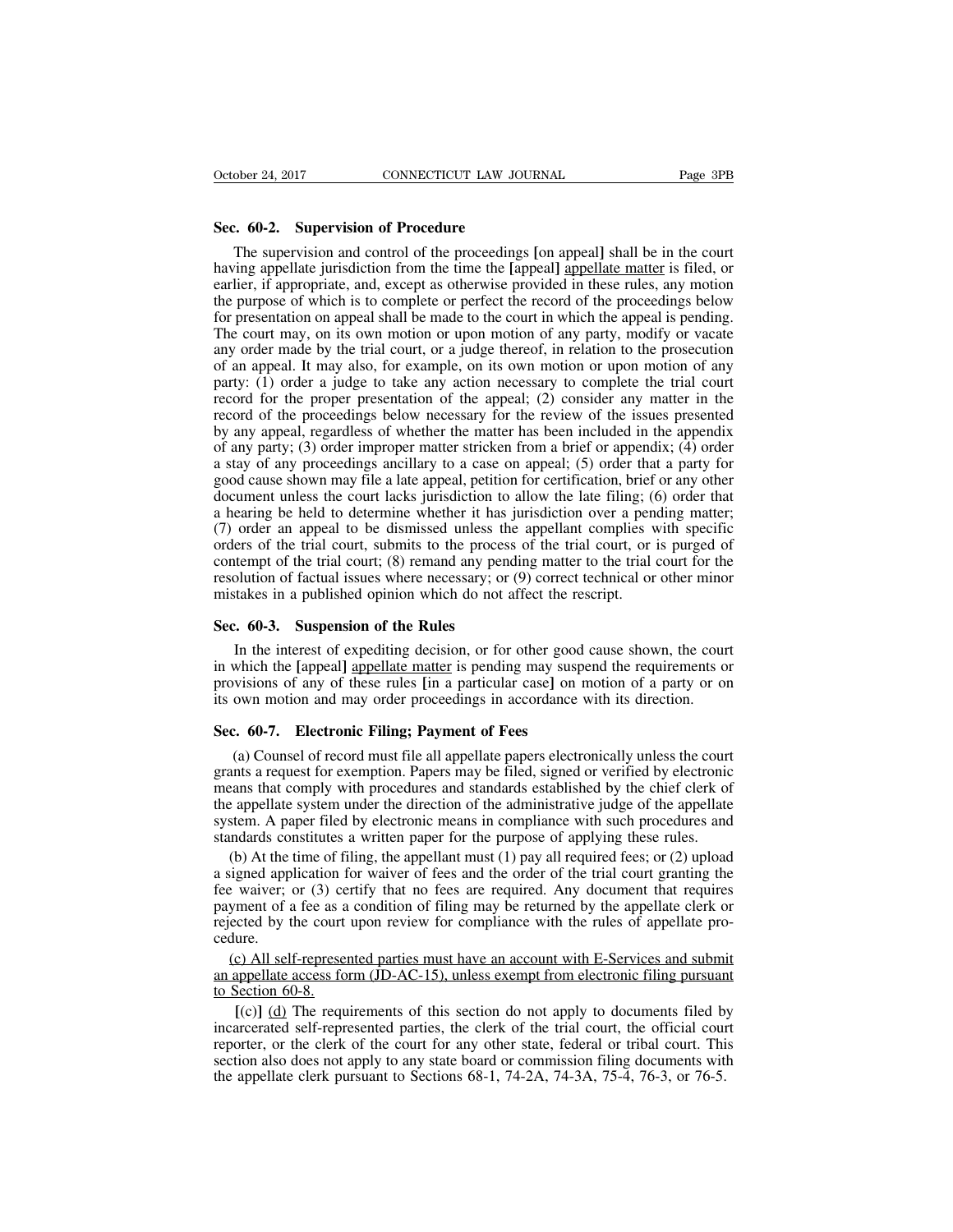## **TICUT LAW JOURNAL<br>CHAPTER 62<br>CHAPTER 62<br>TRATIVE MATTERS CHIEF JUDGE, APPELLATE CLERK AND DOCKET: GENERAL<br>
CHIEF JUDGE, APPELLATE CLERK AND DOCKET: GENERAL<br>
ADMINISTRATIVE MATTERS CONNECTICUT LAW JOURNAL CHAPTER 62**<br> **CHAPTER 62**<br> **ADMINISTRATIVE MATTERS**<br> **ADMINISTRATIVE MATTERS**<br> **F** Form; Filings; Delivery and Certification **SECRET CONNECTICUT LAW JOURNAL CHOOPE 24, 2011<br>
<b>SEC. 62-7.** Matters of Form; Filings; Delivery and Certification to Counsel<br>
of Record<br>
(a) It is the responsibility of counsel of record to file papers in a timely manner **CHIEF JUDGE, APPI<br>
ADM<br>
62-7. Matters of Form<br>
of Record**<br>
It is the responsibility<br>
in the proper form The

(B) CHIEF JUDGE, APPELLATE CLERK AND DOCKET: GENERAL<br>ADMINISTRATIVE MATTERS<br>2. 62-7. Matters of Form; Filings; Delivery and Certification to Counsel<br>of Record<br>(a) It is the responsibility of counsel of record to file paper CHIEF JUDGE, APPELLATE CLERK AND DOCKET: GENERAL<br>ADMINISTRATIVE MATTERS<br>Sec. 62-7. Matters of Form; Filings; Delivery and Certification to Counsel<br>of Record<br>(a) It is the responsibility of counsel of record to file papers not in compliance with these rules; in returning, the appellate clerk shall indicate<br>the papers of Form; Filings; Delivery and Certification to Counsel<br>of Record<br>(a) It is the responsibility of counsel of record to file pa **Sec. 62-7.** Matters of Form; Filings; Delivery and Certification to Counsel<br>of Record<br>(a) It is the responsibility of counsel of record to file papers in a timely manner<br>and in the proper form. The appellate clerk may ret Sec. 62-7. Matters of Form; Filings; Delivery and Certification to Counsel<br>of Record<br>(a) It is the responsibility of counsel of record to file papers in a timely manner<br>and in the proper form. The appellate clerk may retur of **Record**<br>(a) It is the responsibility of counsel of record to file papers in a timely manner<br>and in the proper form. The appellate clerk may return any papers filed in a form<br>not in compliance with these rules; in retur (a) It is the responsibility of counsel of record to file papers in a timely manner and in the proper form. The appellate clerk may return any papers filed in a form not in compliance with these rules; in returning, the ap (a) it is the responsionity or counser or record to the papers in a timely manner<br>and in the proper form. The appellate clerk may return any papers filed in a form<br>not in compliance with these rules; in returning, the appe and in the proper is<br>not in compliance<br>how the papers have<br>were received before<br>Any papers correction<br>a complying docum<br>time for responding<br>paper is filed.<br>(b) All papers ex<br>6 shall contain: (1) The transcript and shall note the date on which they we the papers have failed to comply. The clerk shall note the date on which they rereceived before returning them, and shall retain an electronic copy hereof.<br>Survey pa flow the papers have rancel to comply. The clerk shall note the date on which they<br>were received before returning them, and shall retain an electronic copy hereof.<br>Any papers correcting a noncomplying filing shall be deeme

were received octore retaining them, and shall retain an electronic copy incredible.<br>Any papers correcting a noncomplying filing shall be deemed to be timely filed if<br>a complying document is refiled with the appellate cle In a complying document is refiled with the appellate clerk within fifteen days. The time for responding to any such paper shall not start to run until the correcting paper is filed.<br>
(b) All papers except the transcript a cation that the document and the document and the document in the document or the correcting<br>paper is filed.<br>(b) All papers except the transcript and regulations filed pursuant to Section 81-<br>6 shall contain: (1) certifica paper is filed.<br>
(b) All papers except the transcript and regulations filed pursuant to Section 81-<br>
6 shall contain: (1) certification that a copy has been delivered to each other counsel<br>
of record, <u>except as provided </u> (b) All papers except the transcript and regulations filed pursuant to Section 81-<br>6 shall contain: (1) certification that a copy has been delivered to each other counsel<br>of record, except as provided in Section 63-4 (a) (b) An papers except the transcript and regulations fired pursuant to section of-<br>6 shall contain: (1) certification that a copy has been delivered to each other counsel<br>of record, except as provided in Section 63-4 (a) ( be share conducted in setting in Section 63-4 (a) (3), which certification shall include [ing] names, addresses, e-mail addresses, and telephone numbers; (2) certification that the document has been redacted or does not c include in section of  $S^2$ , which centrication shall include ingluences, and the document has been redacted or does not contain any names or other personal identifying information that is prohibited from disclosure by ru methog ingly names, and esses, e-inan addresses, and deephone numbers, (2) certification that the document has been redacted or does not contain any names or other personal identifying information that is prohibited from cation that the document has been retacted or does not contain any names or other<br>personal identifying information that is prohibited from disclosure by rule, statute,<br>court order or case law; and (3) certification that t personal identifying information that is promoted from disclosure by fulc, statue, court order or case law; and (3) certification that the document complies with all applicable rules of appellate procedure. Electronic pap court of detail of case haw, and (3) ecrimication that the document complies with an applicable rules of appellate procedure. Electronic papers shall contain a certification as set forth in subsection (b) (1), but filers applicable rules of appellate procedure. Electronic papers shall contain a certification<br>as set forth in subsection (b) (1), but filers can comply with the certification require-<br>ments set forth in subsections (b) (2) and Set form in subsection (b) (1), out filed and comply with the econometric entity set for the in subsections (b) (2) and (b) (3) during the electronic filing process.<br>Suy request to deviate from the requirement regarding p ments set form in subsections ( $\sigma$ ) ( $\sigma$ ) and ( $\sigma$ ) ( $\sigma$ ) during the electronic rimig process.<br>Any request to deviate from the requirement regarding personal identifying informa-<br>tion shall be filed with the appellate

Finy request to deviate from the requirement regarding personal identitying information shall be filed with the appellate clerk pursuant to Section 67-2 (g) and (i). Other certification requirements may be required by the not shall be the while appendic clerk pursuant to Section 07 2 (x). Breiss and appendices require additional certifications pursuant to Section 67-2 (g) and (i). Other certification requirements may be required by the rul dependences require additional extinctations parsuant to section  $0.7-2$  (g) and (i).<br>Other certification requirements may be required by the rules under which specific<br>documents are filed.<br>(c) Any counsel of record who f but contributed by the requirements of equivalent of the required by the rates under which specified documents are filed.<br>
(c) Any counsel of record who files a document electronically with the court must deliver it elect (c) Any counsel of record who files a document electronically with the court must deliver it electronically to all other counsel of record, [as defined by Section 60-4] <u>except as provided in Section 63-4 (a) (3)</u>, unless (c) Any counser of record who files a document electronically with the contributed must deliver it electronically to all other counsel of record, [as defined by Section 60-4] <u>except as provided in Section 63-4 (a) (3)</u>, must deriver it electronically to an office connser of record, [as derified by section 60-4] <u>except as provided in Section 63-4 (a) (3)</u>, unless the intended recipient has notified the appellate clerk and all other couns for a section of the attempted in Section of the attempt of record in writing that the recipient declines to accept electronic delivery of documents or the intended recipient is exempt from the requirements of electronic f If the intended recipient and an other counser of record in writing that the recipient is<br>empt from the requirements of electronic filing pursuant to Section 60-8. Any<br>unsel of record who has signed an electronically filed decrimes to accept electronic derivery of documents of the intended recipient is<br>exempt from the requirements of electronic filing pursuant to Section 60-8. Any<br>counsel of record who has signed an electronically filed docu

example from the requirements or exercising filled document shall be deemed<br>to have consented to electronic delivery under this section. Delivery by e-mail is<br>complete upon ending the electronic notice unless the party sen For the service or an equivalent commercial service, postage repaid, to the last known address of the intended recipient. If the intended recipient has declined to accept electronic delivery or is exempt from the requireme and the intended recipient and the intended recipient that the attempted delivery did not reach if the intended recipient has declineed from the requirements of electronic filli of record by hand or by first class or  $\alpha$  each the e-mail address of t<br>lined to accept electronic<br>c filing, a document may be<br>or express mail delivered<br>mercial service, postage rep<br>**CHAPTER 63**<br>**CHAPTER 63 FILT FREQUELE THEORY IS CONSIDENT AS A CONSIDENT ASSEM** CONDUCTOR THE APPEAL; **FILING THE APPEAL; WITHDRAWALS**<br>**FILING THE APPEAL; WITHDRAWALS**<br>**FILING THE APPEAL; WITHDRAWALS** of record by hand or by first class or express mail delivered by the United States<br>
Postal Service or an equivalent commercial service, postage repaid, to the last known<br>
address of the intended recipient.<br> **Sec. 63-4.** Ad **Filt Service or an equivantlent**<br> **FILING**<br> **FILING**<br> **Filing Appeal**<br> **Piling Appeal**<br> **Piling Appeal**<br> **Piling Appeal** 

(a) Within ten days of filing an appeal, the appellant shall also file with the ellate clerk the following: **FILING T**<br>**Sec. 63-4. Additional Papellate Clerk the following:**<br>**Appeal** (a) Within ten days of fill<br>appellate clerk the following: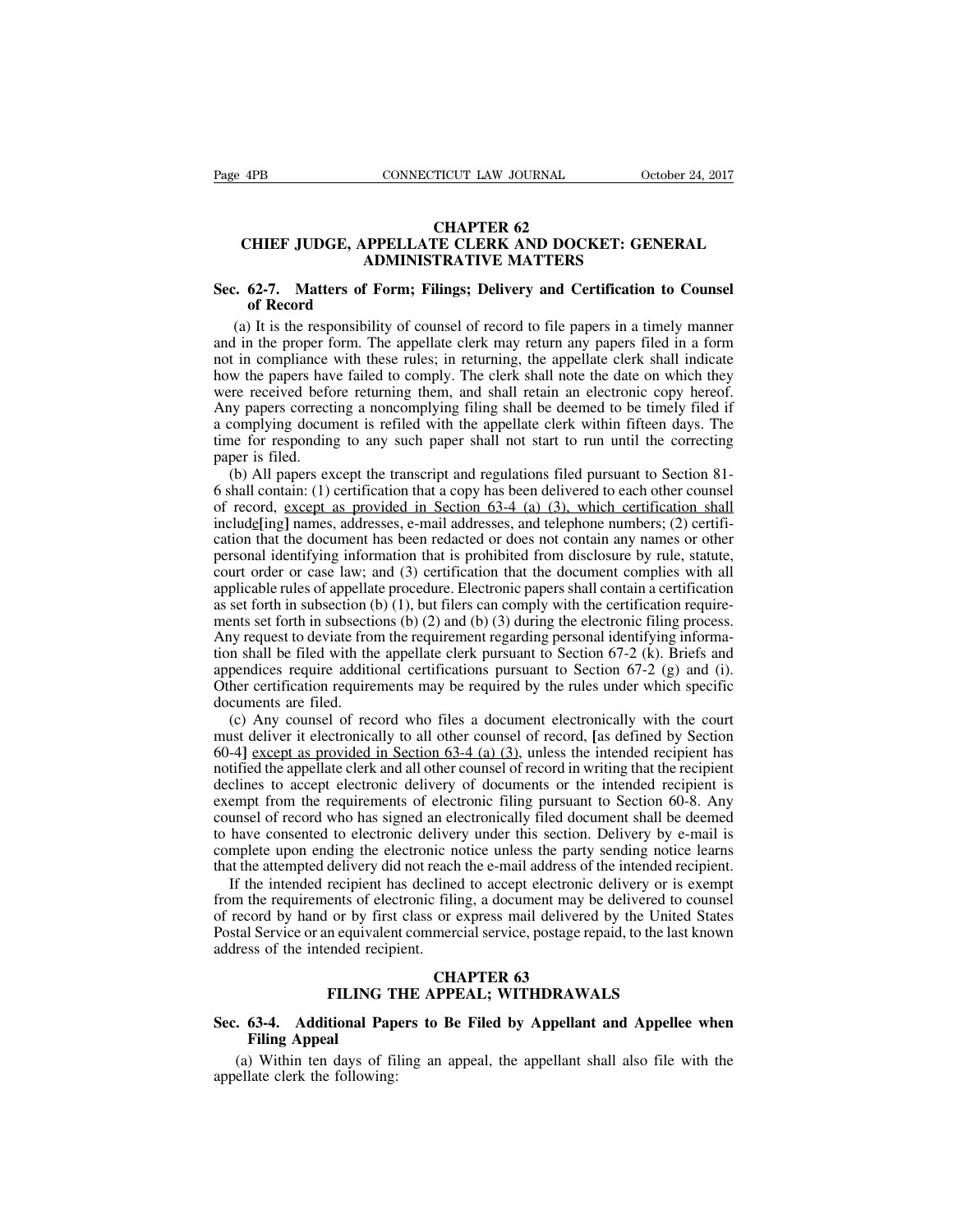(1) A preliminary statement of the issues intended for presentation on appeal.<br>
(1) A preliminary statement of the issues intended for presentation on appeal.<br>
(1) a preliminary statement of the issues intended for present October 24, 2017 CONNECTICUT LAW JOURNAL Page 5PB<br>
(1) A preliminary statement of the issues intended for presentation on appeal.<br>
If any appellee wishes to: (A) present for review alternative grounds upon which<br>
the judgm October 24, 2017 CONNECTICUT LAW JOURNAL Page 5PB<br>
(1) A preliminary statement of the issues intended for presentation on appeal.<br>
If any appellee wishes to: (A) present for review alternative grounds upon which<br>
the judgm October 24, 2017 CONNECTICUT LAW JOURNAL Page 5PB<br>
(1) A preliminary statement of the issues intended for presentation on appeal.<br>
If any appellee wishes to: (A) present for review alternative grounds upon which<br>
the judgm (1) A preliminary statement of the issues intended for presentation on appeal.<br>If any appellee wishes to: (A) present for review alternative grounds upon which<br>the judgment may be affirmed; (B) present for review adverse (1) A preliminary statement of the issues intended for presentation on appeal.<br>If any appellee wishes to: (A) present for review alternative grounds upon which<br>the judgment may be affirmed; (B) present for review adverse (1) A preliminary statement of the issues intended for presentation on appeal.<br>If any appellee wishes to: (A) present for review alternative grounds upon which<br>the judgment may be affirmed; (B) present for review adverse (1) A preliminary statement of the issues intended if any appellee wishes to: (A) present for review alt<br>the judgment may be affirmed; (B) present for review<br>of the court which should be considered on appeal<br>awarded a new ing appence wishes to. (A) present for teview antentiative grounds upon which<br>judgment may be affirmed; (B) present for review adverse rulings or decisions<br>the court which should be considered on appeal in the event the ap increase to an opposing be an out-<br>of the court which should be considered on appeal in the event the appellant<br>awarded a new trial; or (C) claim that a new trial rather than a directed judgme<br>should be ordered if the appe Incourt wind if should be considered on appear in the event the appenant is<br>arded a new trial; or (C) claim that a new trial rather than a directed judgment<br>uld be ordered if the appellant is successful on the appeal, that

awardca a new trian, or (c) claim that a new trian rather than a directed judgment should be ordered if the appellant is successful on the appeal, that appellee shall file a preliminary statement of issues within twenty da file a preliminary statement of issues within twenty days from the filing of the appellant's preliminary statement of the issues.<br>Whenever the failure to identify an issue in a preliminary statement of issues prejudices an any statement of issues whill twenty days from the filling of the appellant's preliminary statement of the issues.<br>Whenever the failure to identify an issue in a preliminary statement of issues prejudices an opposing party The filim appearance of the appearance of the appearance of issues.<br>
Whenever the failure to identify an issue in a preliminary statement of issues<br>
regiudices an opposing party, the court may refuse to consider such issue whenever the rantic to identity an issue in a premininaly statement<br>prejudices an opposing party, the court may refuse to consider such issue.<br>(2) A certificate stating that no transcript is deemed necessary, or a c<br>transc (2) A certificate stating that no transcript is deemed necessary, or a copy of the inscript order acknowledgment form (JD-ES-38) with section I thereof completed, d with the official reporter pursuant to Section 63-8. If a ( $2$ ) A certificate stating that no transcript is decined necessary, or a copy of the transcript order acknowledgment form (JD-ES-38) with section I thereof completed, filed with the official reporter pursuant to Section

ranscript of delivered rensient form (3D-E5-56) with section I incredit completed, filed with the official reporter pursuant to Section 63-8. If any other party deems any other parts of the transcript necessary, that party the with the official reporter pursuant to section 63-6. If any other party decision any other parts of the transcript necessary, that party shall, within twenty days from the filing of the appellant's transcript papers, f any other parts of the transcript necessary, that party shart, whilm twenty days from<br>the filing of the appellant's transcript papers, file a copy of the order form (JD-ES-<br>38), which that party has placed in compliance wi been delivered at the time of the taking of the appeal, an order form (JD-E3-38), which that party has placed in compliance with Section 63-8.<br>If the appellant is to rely on transcript delivered prior to the taking of the 36), which that party has placted in compinance while section 03-6.<br>If the appellant is to rely on transcript delivered prior to the taking of the appeal,<br>an order form (JD-ES-38) shall be filed stating that an electronic It are appenant is to try on transcript denverted prior to the taking of the appear, an order form (JD-ES-38) shall be filed stating that an electronic version of a previously delivered transcript has been ordered. The det an order form (3D-E5-56) shall be field stating that an electronic version of a<br>previously delivered transcript has been ordered. The detailed statement of the<br>transcript to be relied on required by Section 63-8 also must provided and the ranscript in<br>transcript to be relied on required<br>party deems any other parts of ti<br>been delivered at the time of the<br>days to order those additional p<br>delivered prior to the taking of th<br>within twenty days, (3) A docketing statement containing the following information to the extent<br>approximate appears of the transcript necessary, and those parts have not<br>en delivered at the time of the taking of the appeal, that party shall party decins any office parts of the transcript inceessary, and those parts have not<br>been delivered at the time of the taking of the appeal, that party shall have twenty<br>days to order those additional parts. If any other p

of all parties to the taking of the appear, that party share have twenty days to order those additional parts. If any other party is to rely on transcript delivered prior to the taking of the appeal, an order form (JD-ES-3 appellate ounsel additional patis. It any other party is to rely on transcript delivered prior to the taking of the appeal, an order form (JD-ES-38) shall be filed within twenty days, stating that an electronic version of denvered prior to the taking of the appear, an otder form (3D-E5-56) shan be fried<br>within twenty days, stating that an electronic version of a previously delivered<br>transcript has been ordered.<br>(3) A docketing statement con whilm twenty days, stating that an electronic version of a previously derivered<br>transcript has been ordered.<br>(3) A docketing statement containing the following information to the extent<br>known or reasonably ascertainable by (3) A docketing statement containing the following information to the extent known or reasonably ascertainable by the appellant: (A) the names and addresses of all parties to the appeal, the names, addresses, and e-mail a (3) A docketing statement containing the following information to the extent<br>known or reasonably ascertainable by the appellant: (A) the names and addresses<br>of all parties to the appeal, the names, addresses, and e-mail a Example 1 arises for the appeal, the names, addresses, and e-mail addresses of trial and appellate counsel of record, and the names and addresses of all persons having a legal interest in the cause on appeal sufficient to or an parties to the appear, the names, addresses, and e-man addresses or that and appellate counsel of record, and the names and addresses of all persons having a legal interest in the cause on appeal sufficient to raise appendic counser of record, and the names and addresses of an persons having a legal interest in the cause on appeal sufficient to raise a substantial question whether a judge should be disqualified from participating in t the subject of the substantial proceedings in the substantial difference as by virtue of that judge's personal or financial interest in any such persons; (B) the case by virtue of that judge's personal or financial interes a judge should be disqualified from participating in the decision of the case by<br>virtue of that judge's personal or financial interest in any such persons; (B) the case<br>names and docket numbers of all pending appeals to th Figure 3 and docket numbers of all pending appeals to the supreme court or appellate court which arise from substantially the same controversy as the cause on appeal, or involve issues closely related to those presented b hall file a docket in the statement supplement of appenant court which arise from substantially the same controversy as the cause on appeal, or involve issues closely related to those presented by the appeal; (C) whether t From substantially the same<br>or involve issues closely related to those presen<br>were exhibits in the trial court; and (D) in crition<br>(s) and sentence(s) that are the subject of th<br>is incarcerated as a result of the proceedin Howeve issues ensery related to those presented by the appear, (e) whether there e exhibits in the trial court; and (D) in criminal cases, the defendant's convic-<br>((s) and sentence(s) that are the subject of the appeal, a were eximples in the trial court, and ( $D$ ) in eriminal cases, the detendant s conviction(s) and sentence(s) that are the subject of the appeal, and whether the defendant is incarcerated as a result of the proceedings in

relieved of the requirement of certifying copies of filings to those appellees that if no<br>diditional information is or becomes known to, or is reasonably ascertainable by the<br>appellee, the appellee shall file a docketing s is incarctracta as a result of the proceedings in winen the appear is being inct. In additional information is or becomes known to, or is reasonably ascertainable by the appellee, the appellee shall file a docketing statem national information is of occomes known to, or is reasonably ascertainable by the appellee, the appellee shall file a docketing statement supplementing the information required to be provided by the appellant.<br>
When an ap docketing statement in disagreement is filed, subsequent filings will not be appelled to the provided by the appellant.<br>
When an appellant or an appellee is aware that one or more appellees have no<br>
interest in participati When an appellant of<br>
When an appellant of<br>
interest in participating<br>
relieved of the requirer<br>
designating the nonparticipatin<br>
manned "Nonparticipating<br>
docketing statement in d<br>
to those appellees.<br>
If an appellee disa When an appendant of an appender is aware that one of more appenders nave no<br>erest in participating in the appeal, the appellant and any other appellees may be<br>eved of the requirement of certifying copies of filings to tho file a docketing statement of certifying copies of filings to those appelless by designating the nonparticipating appellee(s) in a section of the docketing statement named "Nonparticipating Appellee(s)." This designation s filing of that designation. All documents filed on or before the docketing statement<br>named "Nonparticipating Appellee(s)." This designation shall indicate that if no<br>docketing statement in disagreement is filed, subsequent

designating the nonparticipating appences) in a section of the docketing statement<br>named "Nonparticipating Appellee(s)." This designation shall indicate that if no<br>docketing statement in disagreement is filed, subsequent f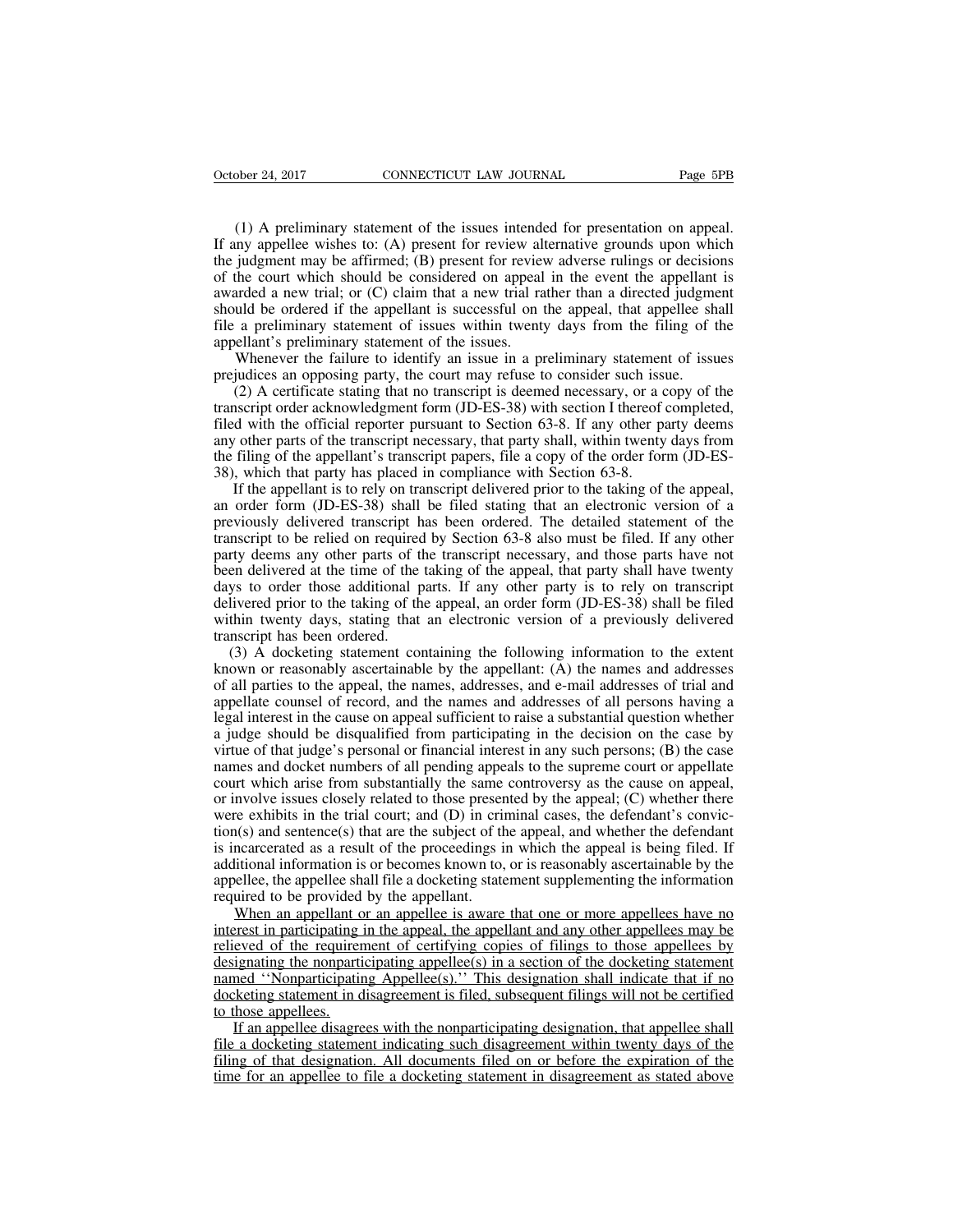Page 6PB<br>
CONNECTICUT LAW JOURNAL<br>
Shall be delivered pursuant to Section 62-7 (b) to all counsel of record. If no<br>
docketing statement in disagreement is filed, subsequent filings need not be certified<br>
to nonparticipatin Page 6PB CONNECTICUT LAW JOURNAL October 24, 2017<br>
Shall be delivered pursuant to Section 62-7 (b) to all counsel of record. If no<br>
docketing statement in disagreement is filed, subsequent filings need not be certified<br>
to Page 6PB<br>
shall be delivered pursuant to Se<br>
docketing statement in disagreement<br>
to nonparticipating appellees.<br>
(4) In all noncriminal matters,<br>
conference pursuant to Section 63-(4) In all noncriminal matters, except for matters exempt from a preargument (5) A constitutionality notice, in all noncriminal cases where the constitutionality of A constitutionality notice, in all noncriminal cases whe Shall be delivered pursuant to Section 62-7 (b) to all counsel of record. If n<br>docketing statement in disagreement is filed, subsequent filings need not be certifie<br>to nonparticipating appellees.<br>(4) In all noncriminal mat

Ill be delivered pursuant to Section 62-7 (b) to all counsel of record. If no<br>keting statement in disagreement is filed, subsequent filings need not be certified<br>nonparticipating appellees.<br>(4) In all noncriminal matters, shall be delivered pursuant to Section 62-7 (b) to all counsel of record. If no<br>docketing statement in disagreement is filed, subsequent filings need not be certified<br>to nonparticipating appellees.<br>(4) In all noncriminal m docketing statement in disagreement is filed, subsequent filings need not be certified<br>to nonparticipating appellees.<br>(4) In all noncriminal matters, except for matters exempt from a preargument<br>conference pursuant to Sect to nonparticipating appellees.<br>
(4) In all noncriminal matters, except for matters exempt from a preargument<br>
conference pursuant to Section 63-10, a preargument conference statement.<br>
(5) A constitutionality notice, in al (4) In all noncriminal matters, except for matters exempt from a preargument conference pursuant to Section 63-10, a preargument conference statement.<br>
(5) A constitutionality notice, in all noncriminal cases where the co conference pursuant to Section 63-10, a preargument conference statement.<br>
(5) A constitutionality notice, in all noncriminal cases where the constitutionality<br>
of a statute has been challenged. Said notice shall identify (5) A constitutionality notice, in all noncriminal cases where the constitutionality of a statute has been challenged. Said notice shall identify the statute, the name and address of the party challenging it, and whether  $(3)$  A constructed constant of a statute has b address of the pupheld by the tri-<br>upheld by the tri-<br>the attorney genon criminal convappeared on beh-<br>the appeal.<br>(6) In matters limited as to dis-Iress of the party challenging it, and whether the statute's constitutionality was<br>eld by the trial court. The appellate clerk shall deliver a copy of such notice to<br>attorney general. This section does not apply to habeas upheld by the trial court. The appellate clerk shall deliver a copy of such notice to<br>the attorney general. This section does not apply to habeas corpus matters based<br>on criminal convictions, or to any case in which the at the attorney general. This section does not apply to on criminal convictions, or to any case in which the appeared on behalf of a party, or has filed an amic the appeal.<br>(6) In matters in which documents are under sea limi criminal convictions, or to any case in which the attorney general is a party, has<br>eared on behalf of a party, or has filed an amicus brief in proceedings prior to<br>appeal.<br>(6) In matters in which documents are under seal,

appeared on behalf of a party, or has filed an amicus brief in proceedings prior to<br>the appeal.<br>(6) In matters in which documents are under seal, conditionally or otherwise, or<br>limited as to disclosure, a copy of the time, the appeal.<br>
(6) In matters in which documents are under seal, conditionally or otherwise, or<br>
limited as to disclosure, a copy of the time, date, scope and duration of sealing<br>
order form (JD-CL-76). (See Section 77-2.)<br> (6) In matters in which documents are under seal, conditionally or otherwise, or limited as to disclosure, a copy of the time, date, scope and duration of sealing order form (JD-CL-76). (See Section 77-2.) (b) Except as o limited as to disclosure, a copy of the time, date, scope and duration of sealing<br>order form (JD-CL-76). (See Section 77-2.)<br>(b) Except as otherwise provided, a party may as of right file amendments to<br>the preliminary stat permission (JD-CL-76). (See Section 77-2.)<br>
(b) Except as otherwise provided, a party may as of right file amendments to<br>
the preliminary statement of issues at any time until that party's brief is filed.<br>
Amendments to th (b) Except as otherwise provided, a party may as of right file amendments to the preliminary statement of issues at any time until that party's brief is filed. Amendments to the docketing statement may be filed at any time (b) Except as otherwise provided, a party hlay as of right ince and<br>the preliminary statement of issues at any time until that party's bri<br>Amendments to the docketing statement may be filed at any time. Ame<br>the transcript endments to the docketing statement may be filed at any time. Amendments to transcript statement may be made only with leave of the court. If leave to file h an amendment is granted, the adverse party shall have the right the transcript statement may be made only with leave of the court. If leave to file<br>such an amendment is granted, the adverse party shall have the right to move for<br>permission to file a supplemental brief and for an extens

the preargument conference statement shall not be presented in writing but may<br>presented orally at the preargument conference, if one is held.<br>(c) Failure to comply with this rule shall be deemed as sufficient reason to<br>ed be presented orally at the preargument conference, if one is held.<br>
(c) Failure to comply with this rule shall be deemed as sufficient reason to schedule a case for sanctions under Section 85-3 or for dismissal under Secti be presented orally at the preargument conference, if one is held.<br>
(c) Failure to comply with this rule shall be deemed as sufficient reason to schedule a case for sanctions under Section 85-3 or for dismissal under Sect Solution 85-3 or for dismissed as<br>
Section 85-3 or for dismissed<br>
In the appelle as nonparticipating p<br>
In the appell. The appellate clerk<br>
CHAPTER 66<br>
D OTHER PROCEDUR sanctions under Section 85-3 or for dismissal under Section<br>
The designation of an appellee as nonparticipating pursuant to Section<br>
at appellee's status in the appeal. The appellate clerk will continue to sen<br>
o Section 6 COMMENTARY—The designation of an appellee as nonparticipating pursuant to Section 63-4 (a)<br>
(3) in no way affects that appellee's status in the appeal. The appellate clerk will continue to send notice<br>
to all parties pursu

(a) Motions, petitions and Applications; Supporting Memoranda (a) Motions, petitions and Applications; Supporting Memoranda (a) Motions, petitions and applications shall be specific. No motion, petition or plication will b **EHAPTER 66**<br> **APPLICALLA BEOCEDURES**<br> **Sec. 66-2.** Motions, Petitions and Applications; Supporting Memoranda<br>
(a) Motions, petitions and applications shall be specific. No motion, petition or<br>
application will be consider **EXECT CHAPTER 66**<br>**EXECT MOTIONS AND OTHER PROCEDURES**<br>**Sec. 66-2. Motions, Petitions and Applications; Supporting Memoranda**<br>(a) Motions, petitions and applications shall be specific. No motion, petition or<br>application **MOTIONS AND OTHER PROCEDURES**<br>**Sec. 66-2. Motions, Petitions and Applications; Supporting Memoranda**<br>(a) Motions, petitions and applications shall be specific. No motion, petition or<br>application will be considered unless Sec. 66-2. Motions, Petitions and Applications; Supporting Memoranda<br>(a) Motions, petitions and applications shall be specific. No motion, petition or<br>application will be considered unless it clearly sets forth in separate **Sec. 66-2. Motions, Petitions and Applications; Supporting Memoranda** (a) Motions, petitions and applications shall be specific. No motion, petition or application will be considered unless it clearly sets forth in separ (a) Motions, petitions and applications shall be specific. No motion, petition or application will be considered unless it clearly sets forth in separate paragraphs appropriately captioned: (1) a *brief history* of the ca (a) Motions, petitions and applications sinal be specific. No induoti, petition or application will be considered unless it clearly sets forth in separate paragraphs appropriately captioned: (1) a *brief history* of the c appropriately captioned: (1) a *brief history* of the case; (2) the *specific facts* upon which the moving party relies; and (3) the *legal grounds* upon which the moving party relies; and (3) the *legal grounds* upon whic appropriately captioned. (1) a *orief nisiory* of the case, (2) the *specyic jacis* upon<br>which the moving party relies; and (3) the *legal grounds* upon which the moving<br>party relies. A separate memorandum of law may but n winch the moving party relies, and (3) the *legal grounds* upon winch the moving<br>party relies. A separate memorandum of law may but need not be filed. If the<br>moving party intends to file a memorandum of law in support of party renes. A separate inemotantum of law may but need not be fired. If the moving party intends to file a memorandum of law in support of the motion, petition or application, however, such memorandum shall be filed eithe moving party intents to fite a included in the amery support of the motion, petition<br>or application, however, such memorandum shall be filed either as an appendix to<br>or as a part of the motion, petition or application. A p or application, however, such included in shall of the clinical as an appendix to<br>or as a part of the motion, petition or application. A party intending to oppose a<br>motion, petition or application shall file a brief statem or as a part of the motion, petition or application. A party intending to oppose a motion, petition or application shall file a brief statement clearly setting forth in separate paragraphs appropriately captioned the *fact* inotion, petition or application sitan file a offer statement clearly setting form<br>in separate paragraphs appropriately captioned the *factual* and *legal grounds* for<br>opposition within ten days after the filing of the mot in separate paragraphs appropriately captioned the *factual* and *legal grounds* for opposition within ten days after the filing of the motion, petition or application. If an opposing party chooses to file a memorandum of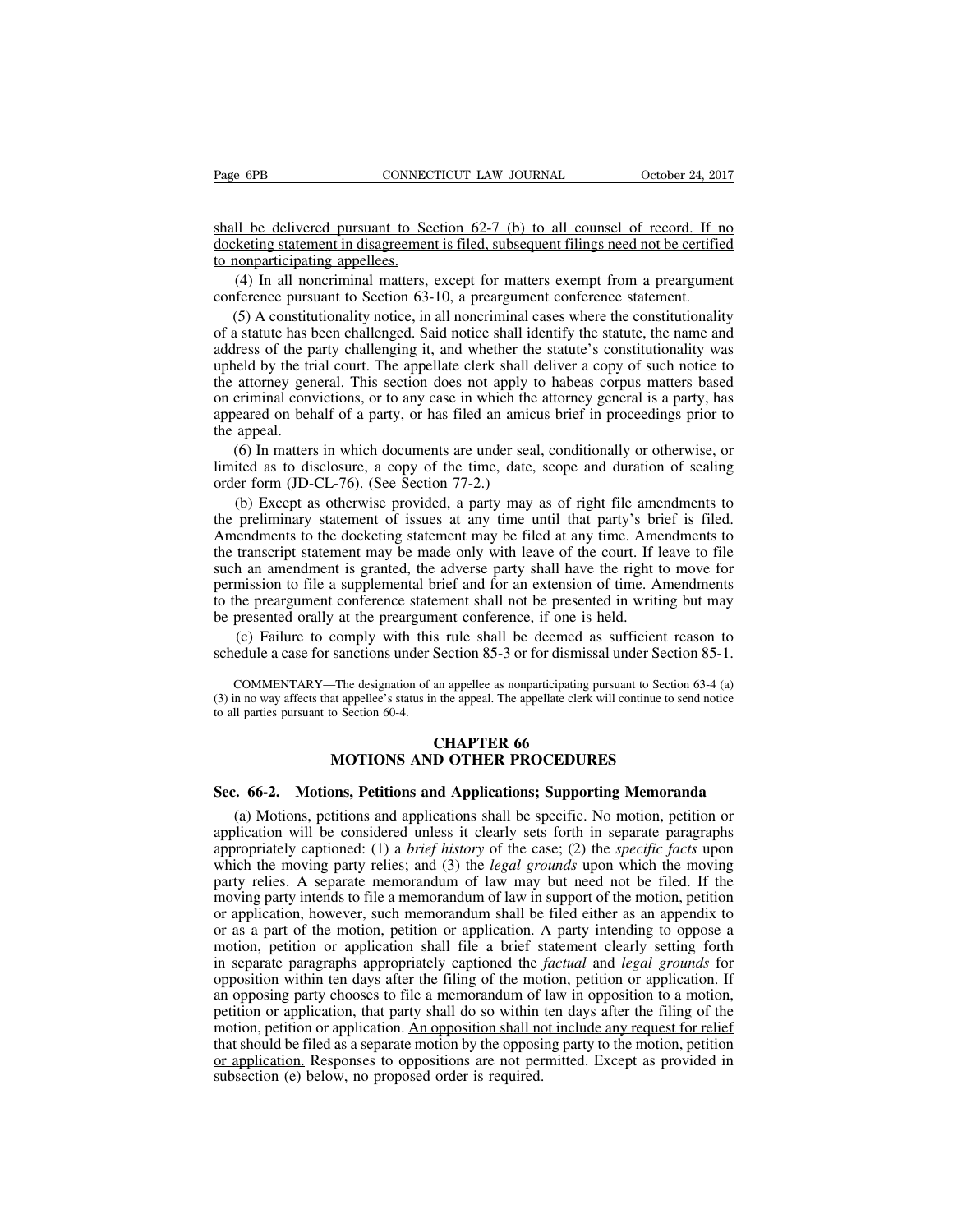(b) Except with special permission of the appellate clerk, the motion, petition application and memorandum of law filed together shall not exceed ten pages, the memorandum of law in opposition thereto shall not exceed ten October 24, 2017 CONNECTICUT LAW JOURNAL Page 7PB<br>
(b) Except with special permission of the appellate clerk, the motion, petition<br>
or application and memorandum of law filed together shall not exceed ten pages,<br>
(c) Where CONNECTICUT LAW JOURNAL Page 7PB<br>
(b) Except with special permission of the appellate clerk, the motion, petition<br>
or application and memorandum of law filed together shall not exceed ten pages,<br>
and the memorandum of law

(b) Except with special permission of the appellate clerk, the motion, petition application and memorandum of law filed together shall not exceed ten pages, the memorandum of law in opposition thereto shall not exceed ten (b) Except with special permission of the appellate clerk, the motion, petition or application and memorandum of law filed together shall not exceed ten pages, and the memorandum of law in opposition thereto shall not exce (b) Except with special permission of the appellate clerk, the motion, petition or application and memorandum of law filed together shall not exceed ten pages, and the memorandum of law in opposition thereto shall not exce (b) Except with special permission of the appellate clerk, the motion, petition or application and memorandum of law filed together shall not exceed ten pages, and the memorandum of law in opposition thereto shall not exce (b) Except what spectal perimssion of the appenate clerk, the motion, petition<br>or application and memorandum of law filed together shall not exceed ten pages,<br>and the memorandum of law in opposition thereto shall not excee or approached and included<br>and the memorandum of law in<br>(c) Where counsel for the m<br>appeal have consented to the gr<br>motion, petition or application r<br>filing and may be acted upon v<br>opposition papers. Notice of sue<br>first pa (c) Where counsel for the moving party certifies that all other parties to the eal have consented to the granting of the motion, petition or application, the tion, petition or application may be submitted to the court imme (c) where counser for the moving party ecrimes that an other parties to the appeal have consented to the granting of the motion, petition or application, the motion, petition or application may be submitted to the court i motion, petition or application may be submitted to the court immediately upon<br>filing and may be acted upon without awaiting expiration of the time for filing<br>opposition papers. Notice of such consent certification shall b (e) Motions that are directed to the trial court and the appellate court in the trial cosition papers. Notice of such consent certification shall be indicated on the trage of the document.<br>(d) Motions which are not disposi

ming and may be acted upon whilout awanting expiration of the time for filing<br>opposition papers. Notice of such consent certification shall be indicated on the<br>first page of the document.<br>(d) Motions which are not disposi first page of the document.<br>
(d) Motions which are not dispositive of the appeal may be ruled upon by one<br>
or more members of the court subject to review by a full panel upon a motion for<br>
reconsideration pursuant to Secti Inst page of the document.<br>
(d) Motions which are not dispositive of the appeal may be ruled upon by one<br>
or more members of the court subject to review by a full panel upon a motion for<br>
reconsideration pursuant to Secti (a) Motions which are not uspositive of the appear may be fulct upon by one<br>or more members of the court subject to review by a full panel upon a motion for<br>reconsideration pursuant to Section 71-5.<br>(e) Motions that are d from the method of the trial court stuplet to tevic w by a fun panel upon a motion for<br>reconsideration pursuant to Section 71-5.<br>(e) Motions that are directed to the trial court, such as motions to terminate stay<br>pursuant (e) Motions that are directed to the trial court, such as motions to terminate stay pursuant to Section 61-11 or motions for rectification or articulation pursuant to Section 66-5, shall: (1) include both the trial court Section 66-5, shall: (1) include both the trial court and the appellate court docket<br>numbers in the caption of the case; (2) state in the first paragraph the name of the<br>trial judge, or panel of judges, who issued the ord Suant to Section 01-11 of motions for recurreduor of anticulation pursuant to<br>tion 66-5, shall: (1) include both the trial court and the appellate court docket<br>mbers in the caption of the case; (2) state in the first para section 60-5, shall. (1) include both the trial court and the appendate court does<br>trial judge, or panel of judges, who issued the order or orders to be reviewed; (3)<br>include a proper order for the trial court if required manoers in the caption of the case, ( $z$ ) state in the first paragraph the name of the<br>trial judge, or panel of judges, who issued the order or orders to be reviewed; (3)<br>include a proper order for the trial court if requ

data judge, or panci or judges, who is<br>include a proper order for the trial cou<br>with the requirements of Section 66-3<br>court by the appellate clerk.<br>(f) When the appellate clerk issues<br>the official notice date shall be the (f) When the appellate clerk issues an order on a motion, petition or application, the official notice date shall be the date indicated on the order for notice to the clerk of the trial court and all counsel of record. Th the date indicated on the date indicated on the date indicated on the discrete of record. The official<br>ease date of an opinion or memor<br>**CHAPTER 67**<br>**CHAPTER 67** 

71-4.

### **BRIEFS**

## date that such order is received.<br>
COMMENTARY—For the official release date of an opinion or memorandum decision, see Section<br>
71-4.<br> **Sec. 67-2. Format of Briefs and Appendices; Copies; Electronic Briefing<br>
Requirement**<br> **Requirement**

(a) **EXECUTE CORPTER 67**<br> **EXECUTE CORPTER 67**<br> **EXECUTE CORPTER 67**<br> **EXECUTE CORPTER 67**<br> **EXECUTE CORPTER 67**<br> **EXECUTE CORPTER 67**<br> **EXECUTE CORPTER 67**<br> **EXECUTE CORPTER 67**<br> **OPENDIE CORPTER 67**<br> **OPENDIE CORPTER 67 FRIET CONDETTER 67**<br>**EXECUTE: Sec. 67-2.** Format of Briefs and Appendices; Copies; Electronic Briefing<br>Requirement<br>(a) [Original b]Briefs and appendices shall be typewritten or clearly photocopied<br>from a typewritten ori **BRIEFS**<br> **BRIEFS**<br> **BRIEFS**<br> **Requirement**<br>
(a) [Original b]Briefs and appendices shall be typewritten or clearly photocopied<br>
from a typewritten original on white 8 1/2 by 11 inch paper. Unless ordered otherwise,<br>
briefs BRIEFS<br>
Sec. 67-2. Format of Briefs and Appendices; Copies; Electronic Briefing<br>
Requirement<br>
(a) [Original b]Briefs and appendices shall be typewritten or clearly photocopied<br>
from a typewritten original on white 8 1/2 by **Sec. 67-2. Format of Briefs and Appendices; Copies; Electronic Briefing Requirement**<br>
(a) [Original b]Briefs and appendices shall be typewritten or clearly photocopied<br>
from a typewritten original on white  $8\frac{1}{2}$  by **Requirement**<br>
(a) [Original b]Briefs and appendices shall be typewritten or clearly photocopied<br>
from a typewritten original on white 8 1/2 by 11 inch paper. Unless ordered otherwise,<br>
briefs shall be copied on one side (a) [Original b]Briefs and appendices shall be typewritten or clearly photocopied from a typewritten original on white  $8\frac{1}{2}$  by 11 inch paper. Unless ordered otherwise, briefs shall be copied on one side of the page (a) [Original orgits] and appendices shall be type written or elearly photocopical<br>from a typewritten original on white  $81/2$  by 11 inch paper. Unless ordered otherwise,<br>briefs shall be copied on one side of the page onl From a type whiten original on white 6 1/2 by 11 hield paper. Omess ordered onler wise, briefs shall be copied on one side of the page only. Appendices may be copied on both sides of the page. The page number for briefs an both sides of the page. The page mumber for briefs and appendices shall be centered on the bottom of each page. The brief shall be fully double spaced and shall not exceed three lines to the vertical inch or twenty-seven l bout slats of the page. The page humber for offers and appendices shall be centered<br>on the bottom of each page. The brief shall be fully double spaced and shall not<br>exceed three lines to the vertical inch or twenty-seven l on the bottom of each page. The offer shall be fully double spaced and shall not exceed three lines to the vertical inch or twenty-seven lines to the page; footnotes and block quotations may, however, be single spaced. Onl Let the mess to the vertical ment of twenty-seven mies to the page, roomotes<br>
1 block quotations may, however, be single spaced. Only the following two<br>
efaces, of 12 point or larger size, are approved for use in briefs: a and block quotations may, nowever, be single spaced. Only the following two<br>typefaces, of 12 point or larger size, are approved for use in briefs: arial and univers.<br>Each page of a brief or appendix shall have as a minimum

by peraces, or 12 point or larger size, are approved for use in oriens: and and university Each page of a brief or appendix shall have as a minimum the following margins: top, 1 inch; left, 1 and 1/4 inch; right, 1/2 inch; Each page of a offer of appendix shall have as a minimum the following margins.<br>top, 1 inch; left, 1 and 1/4 inch; right, 1/2 inch; and bottom, 1 inch. Briefs and<br>appendices shall be firmly bound 1/4 inch from the left sid op, T filed, the and 174 filed, right, 172 filed, and bottom, T filed. Bricks and appendices shall be firmly bound 1/4 inch from the left side, at points approximately 1/4, 1/2 and 3/4 of the length of the page, so as to m appendices shall be firmly bound 1/4 inch from the left side, at points approximately 1/4, 1/2 and 3/4 of the length of the page, so as to make an easily opened volume.<br>
(b) When possible, parts one and two of the appendix (b) When possible, parts one and two of the appendix shall be bound together.<br>
(b) When possible, parts one and two of the appendix shall be bound together.<br>
addition, parts one and two of the appendix may be bound togeth (b) when possible, parts one and two of the appendix shall be bound together.<br>In addition, parts one and two of the appendix may be bound together with the<br>brief. When, however, binding the brief and appendix together wou In addition, parts one and two of the appendix may be bound together with the brief. When, however, binding the brief and appendix together would affect the integrity of the binding, the appendix shall be bound separately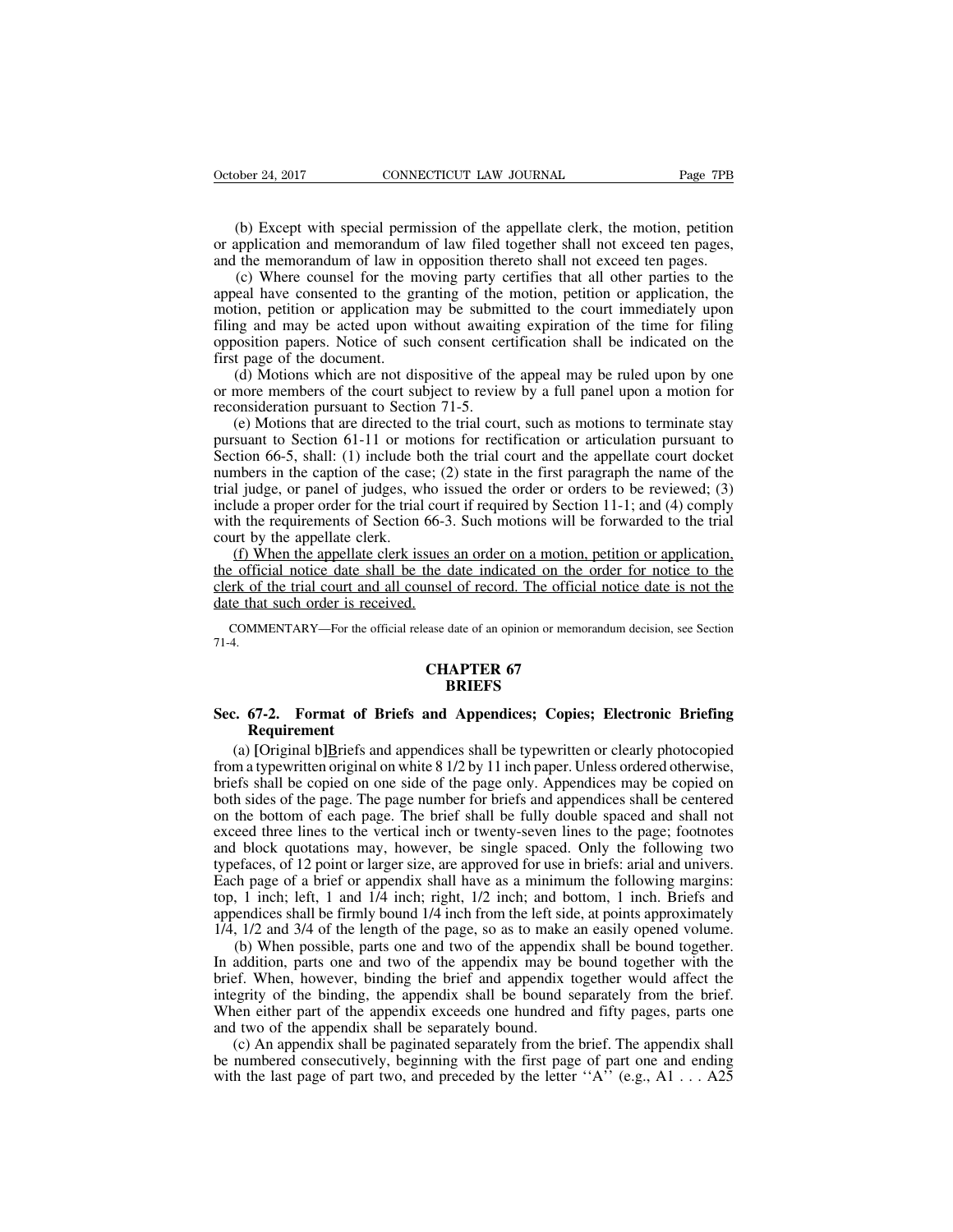Page 8PB<br>
CONNECTICUT LAW JOURNAL October 24, 2017<br>
... A53). An appendix shall have an index of the names of witnesses whose<br>
testimony is cited within it. If any part of the testimony of a witness is omitted,<br>
this shall Page 8PB CONNECTICUT LAW JOURNAL October 24, 2017<br>
... A53). An appendix shall have an index of the names of witnesses whose<br>
testimony is cited within it. If any part of the testimony of a witness is omitted,<br>
this shall Page 8PB **CONNECTICUT LAW JOURNAL** October 24, 2017<br>
... A53). An appendix shall have an index of the names of witnesses whose<br>
testimony is cited within it. If any part of the testimony of a witness is omitted,<br>
this shal Page 8PB CONNECTICUT LAW JOURNAL October 24, 2017<br>
... A53). An appendix shall have an index of the names of witnesses whose<br>
testimony is cited within it. If any part of the testimony of a witness is omitted,<br>
this shall  $(1.11)$ . A53). An appendix shall have an index of the names of witnes<br>testimony is cited within it. If any part of the testimony of a witness<br>this shall be indicated by asterisks. After giving the name of a witness<br>who c (d) If constitutional provisions, statutes, ordinances of witnesses whose imony is cited within it. If any part of the testimony of a witness is omitted, shall be indicated by asterisks. After giving the name of a witness, ... A53). An appendix shall have an index of the names of witnesses whose testimony is cited within it. If any part of the testimony of a witness is omitted, this shall be indicated by asterisks. After giving the name of a Form so long as the document is not reduced to less than 18 and the document is shall be indicated by asterisks. After giving the name of a witness is omitted, this shall be indicated by asterisks. After giving the name o

Example if this shall be in<br>who called that<br>testimony quot<br>(d) If const<br>the transcript a<br>form so long a<br>nal form.<br>(e) Briefs a<br>heavy paper in (e) Briefs and separately bound appendices shall have a suitable front cover of transcript are contained in an appendix, they may be reproduced in their original m so long as the document is not reduced to less than 75 per

who cance that whitess shall be designated, and it shall be stated whether the<br>testimony quoted was given on direct, cross or other examination.<br>(d) If constitutional provisions, statutes, ordinances, regulations or portio blue; briefs and spirite and appendices solutional provisions, statutes, ordinances, regulations or portions of the transcript are contained in an appendix, they may be reproduced in their original form so long as the docu (a) It constructional provisions, statuces, commances, regulations of portions of<br>the transcript are contained in an appendix, they may be reproduced in their original<br>form so long as the document is not reduced to less th the transcript are contained in an appentura, they may be reproduced in their original form so long as the document is not reduced to less than 75 percent of its original form.<br>
(e) Briefs and separately bound appendices s the decembent is not reduced to ress than 75 percent or its origin-<br>nal form.<br>(e) Briefs and separately bound appendices shall have a suitable front cover of<br>heavy paper in the color indicated: briefs for appellants and pl indicated for the color indicated: briefs for appendices shall have a suitable front cover of heavy paper in the color indicated: briefs for appellants and plaintiffs in error, light blue; briefs for appellees and defendan (e) Briefs and separately bound<br>heavy paper in the color indicated:<br>blue; briefs for appellees and defer<br>for amicus curiae, light green. Cov<br>the same color as indicated for that p<br>tal brief is ordered or permitted by<br>indic (f) Briefs and separately bound appendices must bear on the cover, in the cost (3) the range of the covers of briefs filed for cross appeals shall be of same color as indicated for that party on the original appeal briefs. following order, in the top of the page: (1) the name of the defendant-appellant; (4) the name of the same of the same color as indicated for that party on the original appeal briefs. If a supplemental brief is ordered or

of annews curial, ngin green. Covers of offers filed tor closs appears shart of the same color as indicated for that party on the original appeal briefs. If a supplemental brief is ordered or permitted by the court, the co the same color as indicated for that party of the original appear offers. It a supplemental brief is ordered or permitted by the court, the cover shall be the same color as indicated for that party's original brief. A back an orient is ondered or permined by the court, the cover shall be the saint color as<br>indicated for that party's original brief. A back cover is not necessary; however, if<br>one is used, it must be white.<br>(f) Briefs and sepa mateated for that party's original offer. A back cover is not necessary, nowever, in<br>one is used, it must be white.<br>(f) Briefs and separately bound appendices must bear on the cover, in the<br>following order, from the top of (f) Briefs and separately bound appendices must bear on the cover, in the following order, from the top of the page: (1) the name of the court; (2) the number of the case; (3) the name of the case as it appears in the jud (i) Bricis and separatry bound appendices must ocal on the cover, in the following order, from the top of the page: (1) the name of the court; (2) the number of the case; (3) the name of the case as it appears in the judg Following order, from the top of the page. (1) the name of the court, (2) the number<br>of the case; (3) the name of the case as it appears in the judgment file of the trial<br>court; (4) the nature of the brief (e.g., brief of of the case, (3) the nature of the brief (e.g., br<br>court; (4) the nature of the brief (e.g., br<br>plaintiff-appellee on the appeal and of<br>appeal); and (5) the name, address, tele<br>address of individual counsel who is to a<br>ad Int, ( $\leftrightarrow$ ) the hattic of the orier ( $c.g.,$  orier of the detechdant-apperiant, orier of the intiff-appellee on the appeal and of the plaintiff-cross appellant on the cross eal); and (5) the name, address, telephone and fac plantin-appence on the appear and or the plantin-eross appenant on the cross<br>appeal); and (5) the name, address, telephone and facsimile numbers and e-mail<br>address of individual counsel who is to argue the appeal and, if d

appear), and (3) the name, address, telephone and racsmine numbers and e-main<br>address of individual counsel who is to argue the appeal and, if different, the name,<br>address, telephone and facsimile numbers and e-mail addres address, telephone and facsimile numbers and e-mail address of the party's counsel<br>of record. The foregoing shall be displayed in the upper case of an arial or univers<br>typeface of 12 point or larger size.<br>(g) Counsel of re documents. The foregoing shall be displayed in the upper case of an arial or univers<br>typeface of 12 point or larger size.<br>(g) Counsel of record filing a brief shall submit an electronic version of the brief<br>and appendix in typeface of 12 point or larger size.<br>
(g) Counsel of record filing a brief shall submit an electronic version of the brief<br>
and appendix in accordance with guidelines established by the court and published<br>
on the judicial Counsel of record filing a brief shall submit an electronic version of the brief and appendix in accordance with guidelines established by the court and published on the judicial branch website. Where paper copies of the (g) Counser of record rimig a orier sinan submit an electronic version of the orier<br>and appendix in accordance with guidelines established by the court and published<br>on the judicial branch website. Where paper copies of t and appendix in accordance whit guidenties established by the court and published<br>on the judicial branch website. Where paper copies of the brief and appendix are<br>bound together, the brief and appendix shall be submitted e or the judicial orain website. Where paper copies or the orier and appendix are<br>bound together, the brief and appendix shall be submitted electronically as separate<br>documents. The electronic version shall be submitted prio bound together, the bited and appendix shan be submitted electronically as s<br>documents. The electronic version shall be submitted prior to the timely fi<br>the party's paper brief and appendix pursuant to subsection (h) of th Edments. The electronic version shan be submitted prior to the timery ring of<br>e party's paper brief and appendix pursuant to subsection (h) of this section.<br>unsel of record must certify that electronically submitted briefs Inception of each brief and appendix pursuant to subsection (ii) or uns section.<br>Counsel of record must certify that electronically submitted briefs and appendices:<br>(1) have been delivered electronically to the last known Counser of record must ectiny that electromeany submitted oriers and appendices.<br>
(1) have been delivered electronically to the last known e-mail address of each<br>
counsel of record for whom an e-mail address has been prov

(1) have been derivered electromeany to the fast known e-mail addreso counsel of record for whom an e-mail address has been provided; and (2 redacted or do not contain any names or other personal identifying infor is proh fixed or do not contain any names or other personal identifying information that rohibited from disclosure by rule, statute, court order or case law.<br>
h) If the appeal is in the supreme court, [the original and] fifteen l

teducted of do not contain any names of other personal dentitying information that<br>is prohibited from disclosure by rule, statute, court order or case law.<br>(h) If the appeal is in the supreme court, [the original and] fif In the appearance of the summanned in the suppreme count, the original and a lifter legible photocopies of each brief and appendix, if any, shall be filed with the appellate clerk. If the appeal is in the appellate court, (i) If the appear is in the suppente count, the original and finite in egipte photocop-<br>ies of each brief and appendix, if any, shall be filed with the appellate clerk. If the<br>appeal is in the appellate court, [the origin matter of the appendix, it any, shall be filed with the appendix. It ince appeal is in the appellate court, [the original and] ten legible photocopies of each brief and appendix, if any, shall be filed with the appellate appear is in the appenate court, the original and then tegione photocopies of each brief and appendix, if any, shall be filed with the appellate clerk.<br>
(i) [The original and a]All copies of the brief filed with the supre electronically pursuant to subsection (g) of this section; (3) certification that a copy of the appellate court must be accompanied by: (1) certification that a copy of the brief and appendix has been sent to each counsel (1) The original and a<sub>ll</sub>an copies of the offer fired with the suppleme court of<br>the appellate court must be accompanied by: (1) certification that a copy of the<br>brief and appendix has been sent to each counsel of record ince appenate court must be accompanied by. (1) centrication that a copy of the brief and appendix has been sent to each counsel of record in compliance with Section 62-7[ and to any trial judge who rendered a decision tha Section 62-7[ and to any trial judge who rendered a decision that is the subject matter of the appeal]; (2) certification that the brief and appendix being filed with the appellate clerk are true copies of the brief and a Section 62-7[ and to any trial judge who rendered a decision that is the subject matter of the appeal]; (2) certification that the brief and appendix being filed with the appellate clerk are true copies of the brief and a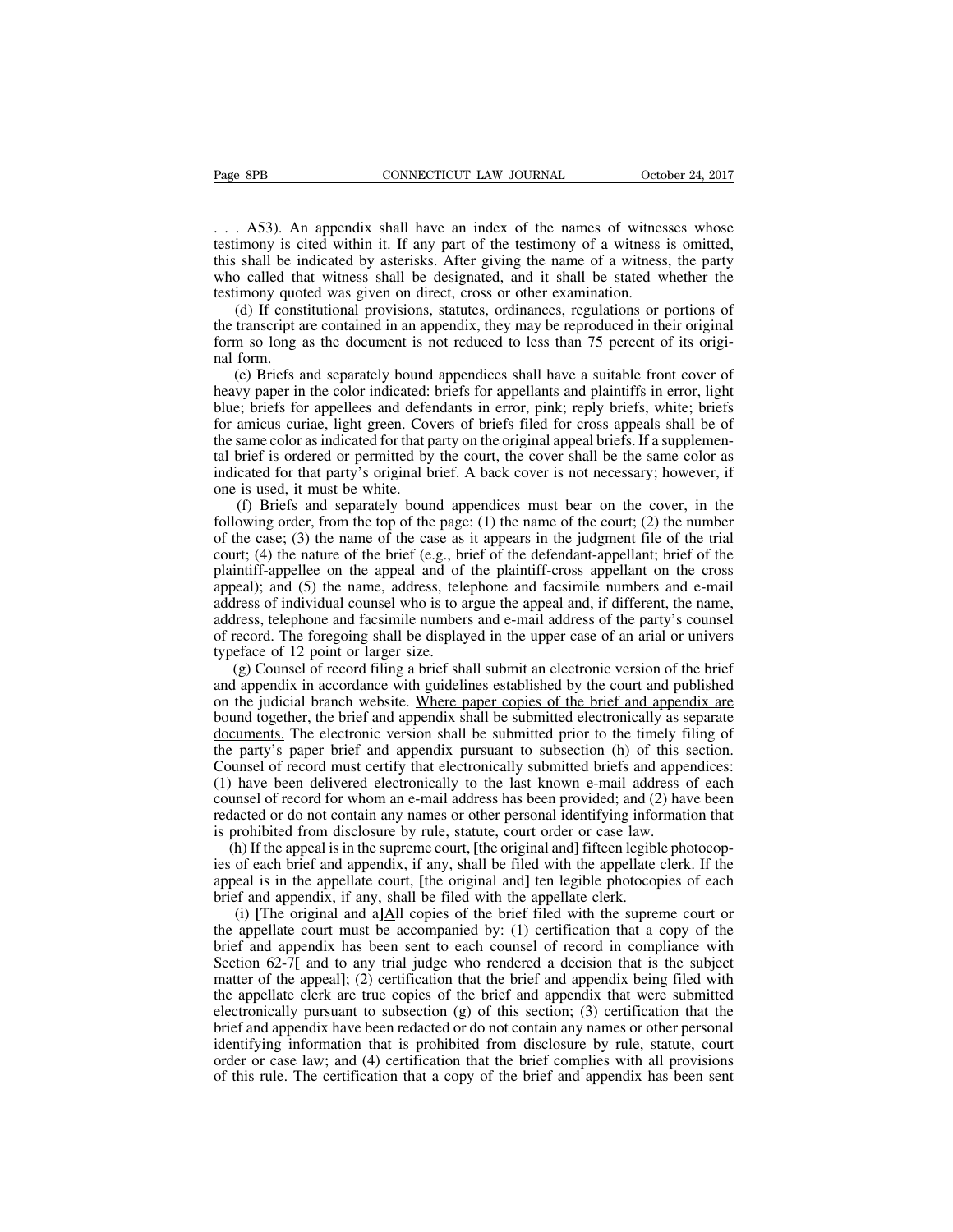October 24, 2017 CONNECTICUT LAW JOURNAL Page 9PB<br>to each counsel of record in compliance with Section 62-7[, and to any trial judge<br>who rendered a decision that is the subject matter of the appeal] may be signed by<br>counse October 24, 2017 CONNECTICUT LAW JOURNAL Page 9PB<br>to each counsel of record in compliance with Section 62-7[, and to any trial judge<br>who rendered a decision that is the subject matter of the appeal] may be signed by<br>counse October 24, 2017 CONNECTICUT LAW JOURNAL Page 9PB<br>to each counsel of record in compliance with Section 62-7[, and to any trial judge<br>who rendered a decision that is the subject matter of the appeal] may be signed by<br>counse October 24, 2017 CONNECTICUT LAW JOURNAL<br>to each counsel of record in compliance with Section 62-7[, an<br>who rendered a decision that is the subject matter of the appeal<br>counsel of record or the printing service, if any. Al exach counsel of record in compliance with Section 62-7[, and to any trial judge<br>o rendered a decision that is the subject matter of the appeal] may be signed by<br>nsel of record or the printing service, if any. All other ce to each counsel of record in compliance with Section 62-7[, and to any trial judge<br>who rendered a decision that is the subject matter of the appeal] may be signed by<br>counsel of record or the printing service, if any. All o to each counsel of record in compliance with Section<br>who rendered a decision that is the subject matter of<br>counsel of record or the printing service, if any. All<br>this subsection shall be signed by counsel of record<br>(j) A c

(k) any request or deviation find is the subject matter of the appeal] may be signed by msel of record or the printing service, if any. All other certifications pursuant to subsection shall be signed by counsel of record o counsel of record or the printing service, if any. All other certifications pursuant to<br>this subsection shall be signed by counsel of record only.<br>(j) A copy of the electronic confirmation receipt indicating that the brief this subsection shall be signed by counsel of record only.<br>
(j) A copy of the electronic confirmation receipt indicating that the brief and<br>
appendix were submitted electronically in compliance with subsection (g) of this<br> (j) A copy of the electronic confirmation reappendix were submitted electronically in compsection shall be filed with the [original] briefs.<br>
(k) Any request for deviation from the above<br>
to deviate from the requirement t Example 1997 and 1997 and 1997 and 1998.<br>
Final] briefs.<br>
From the above requiremen<br>
redact or omit personal id<br>
the derk.<br> **CHAPTER 70**<br> **COVERAGE OF COURT** (k) Any request for deviation from the above requirements, including requests<br>deviate from the requirement to redact or omit personal identifying information<br>information that is prohibited from disclosure by rule, statute, From the requirement to redact or omit personal identitying information<br>or information that is prohibited from disclosure by rule, statute, court order or case<br>law, shall be filed with the appellate clerk.<br>**CHAPTER 70**<br>**AR** 

(a) Counsel of record for the appellant or plaintiff in error will be entitled to record for the appellant or plaintiff in error will be entitled to record for the appellant or plaintiff in error will be entitled to record **CHAPTER 70**<br> **CHAPTER 70**<br> **Sec. 70-3. Order of <u>Oral</u> Argument; Nonappearance at Oral Argument**<br>
(a) Counsel of record for the appellant or plaintiff in error will be entitled to<br>
open and close [the] <u>oral</u> argument. On **CHAPTER 70**<br>**CHAPTER 70**<br>**Sec. 70-3. Order of <u>Oral</u> Argument; Nonappearance at Oral Argument**<br>(a) Counsel of record for the appellant or plaintiff in error will be entitled to<br>open and close [the] <u>oral</u> argument. On a r ARGUMENTS AND MEDIA COVERAGE OF COURT PROCEEDINGS<br>Sec. 70-3. Order of <u>Oral</u> Argument; Nonappearance at Oral Argument<br>(a) Counsel of record for the appellant or plaintiff in error will be entitled to<br>open and close [the] o Sec. 70-3. Order of <u>Oral</u> Argument; Nonappearance at Oral Argument<br>(a) Counsel of record for the appellant or plaintiff in error will be entitled to<br>open and close [the] oral argument. On a reservation, the plaintiff will Sec. 70-3. Order of <u>Oral</u> Argument; Nonappearance at Oral Argument<br>(a) Counsel of record for the appellant or plaintiff in error will be entitled to<br>open and close [the] oral argument. On a reservation, the plaintiff will (a) Counsel of record for the appellant or plaintiff in error will be entitled to open and close [the] oral argument. On a reservation, the plaintiff will open and close, unless the court otherwise directs, except in suits Lat Counser of recover<br>open and close [the]  $\epsilon$ <br>close, unless the court of<br>or of interpleader, whe<br>cross appeals, the orig<br>unless the court otherwise<br>the parties in the appear<br>otherwise orders.<br>(b) If either party fa<br>on be, unless the court otherwise directs, except in suits for the construction of wills of interpleader, when the court will fix the order of <u>oral</u> argument. If there are poss appeals, the original appellant will open and <u></u> or of interpleader, when the court will fix the order of <u>oral</u> argument. If there are cross appeals, the original appellant will open and <u>the cross appellant will</u> close unless the court otherwise orders for cause shown.

cross appeals, the original appellant will open and the cross appellant will close<br>unless the court otherwise orders for cause shown. If there are consolidated appeals,<br>the parties in the appeal filed first [in the trial c unless the court otherwise orders for cause shown. If there are consolidated appeals, the parties in the appeal filed first [in the trial court] will argue first unless the court otherwise orders.<br>
(b) If either party fail the parties in the appeal filed first [in the trial court] will argue first unless the court<br>otherwise orders.<br>(b) If either party fails to appear at oral argument, the court may decide the case<br>on the basis of the briefs, otherwise orde<br>(b) If either<br>on the basis of<br>If neither party<br>of the briefs an<br>on a nonappea<br>the case. at oral argument, the courd, and the oral argument of the court may decide<br>the court may decide<br>to the court may decide<br>the court Section 85-3, in<br>**CHAPTER 71**<br>**CHAPTER 71**<br>**DGMENTS AND OPINI** If neither party appears at oral argument, the court may decide the case on the basis<br>of the briefs and record only, without oral argument. The court may impose sanctions<br>on a nonappearing party in accordance with Section The South of the Briefs and record only, without of a ragument. The court may impose sanct on a nonappearing party in accordance with Section 85-3, including dismiss the case.<br> **SEC. 71-4.** Opinions; Rescripts; [Notice;] O

(**CHAPTER 71**<br> **EXECUTE CONCIDENTS AND OPINIONS**<br> **EXECUTE: COPINIONS**<br> **EXECUTE: [Notice**;] **Official Release Date**<br> **(a)** After the court [hands down] <u>releases</u> an opinion in any case other than a<br> **e** involving a **CHAPTER 71**<br> **CHAPTER 71**<br> **Sec. 71-4. Opinions; Rescripts; [Notice;] Official Release Date**<br>
(a) After the court [hands down] <u>releases</u> an opinion in any case other than a<br>
case involving a question certified from a fed **CHAPTER 71**<br>**EXECUTE JUDGMENTS AND OPINIONS**<br>**Sec. 71-4. Opinions; Rescripts; [Notice;] Official Release Date**<br>(a) After the court [hands down] <u>releases</u> an opinion in any case other than a<br>case involving a question ce APPELLATE JUDGMENTS AND OPINIONS<br>Sec. 71-4. Opinions; Rescripts; [Notice;] Official Release Date<br>(a) After the court [hands down] <u>releases</u> an opinion in any case other than a<br>case involving a question certified from a fe **Sec. 71-4. Opinions; Rescripts; [Notice;] Official Release Date**<br>(a) After the court [hands down] <u>releases</u> an opinion in any case other than a<br>case involving a question certified from a federal court, the reporter of ju **Sec. 71-4. Opinions; Rescripts; [Notice;] Official Release Date**<br>
(a) After the court [hands down] <u>releases</u> an opinion in any case other than a<br>
case involving a question certified from a federal court, the reporter (a) After the court [hands down] <u>releases</u> an opinion in any case other than a<br>se involving a question certified from a federal court, the reporter of judicial<br>cisions shall send a copy of the opinion and the [original] r (a) After the court [hands down] <u>releases</u> an opinion in any case other than a case involving a question certified from a federal court, the reporter of judicial decisions shall send a copy of the opinion and the [origina cisions shall send a copy of the opinion and the [original] rescript to the clerk of<br>e trial court and shall send [a copy of] the rescript to the appellate clerk. Notice<br>the decision of the court shall be deemed to have be

the trial court and shall send [a copy of] the rescript to the appellate clerk. Notice<br>of the decision of the court shall be deemed to have been given, for all purposes, on<br>the official release date that appears in the cou or the decision of the court shall be deemed to have been given, for all purposes, on<br>the official release date that appears in the court's opinion <u>or memorandum decision</u>.<br>[(b) Notices of decisions upon motions and of o the official release date that appears in the court's opinion <u>or memorandum decision</u>.<br>
[(b) Notices of decisions upon motions and of orders of the court shall be given<br>
by the appellate clerk to the clerk of the trial co [(b) Notices of decisions upon motions and of orders of the court shall be given<br>the appellate clerk to the clerk of the trial court and to all counsel of record.<br>(c) The official release date of an opinion or memorandum by the appellate clerk to the clerk of the trial court and to all counsel of record.<br>
(c) The official release date of an opinion or memorandum decision appears in<br>
the court's opinion or memorandum decision. In the case o (c) The official release date of an opinion or memorandum decision appears in the court's opinion or memorandum decision. In the case of an order on, for example, a motion or petition, the official release date is the dat

the court's opinion or memorandum decision. In the case of an order on, for exan a motion or petition, the official release date is the date that the appellate cissues notice of an order to the clerk of the trial court and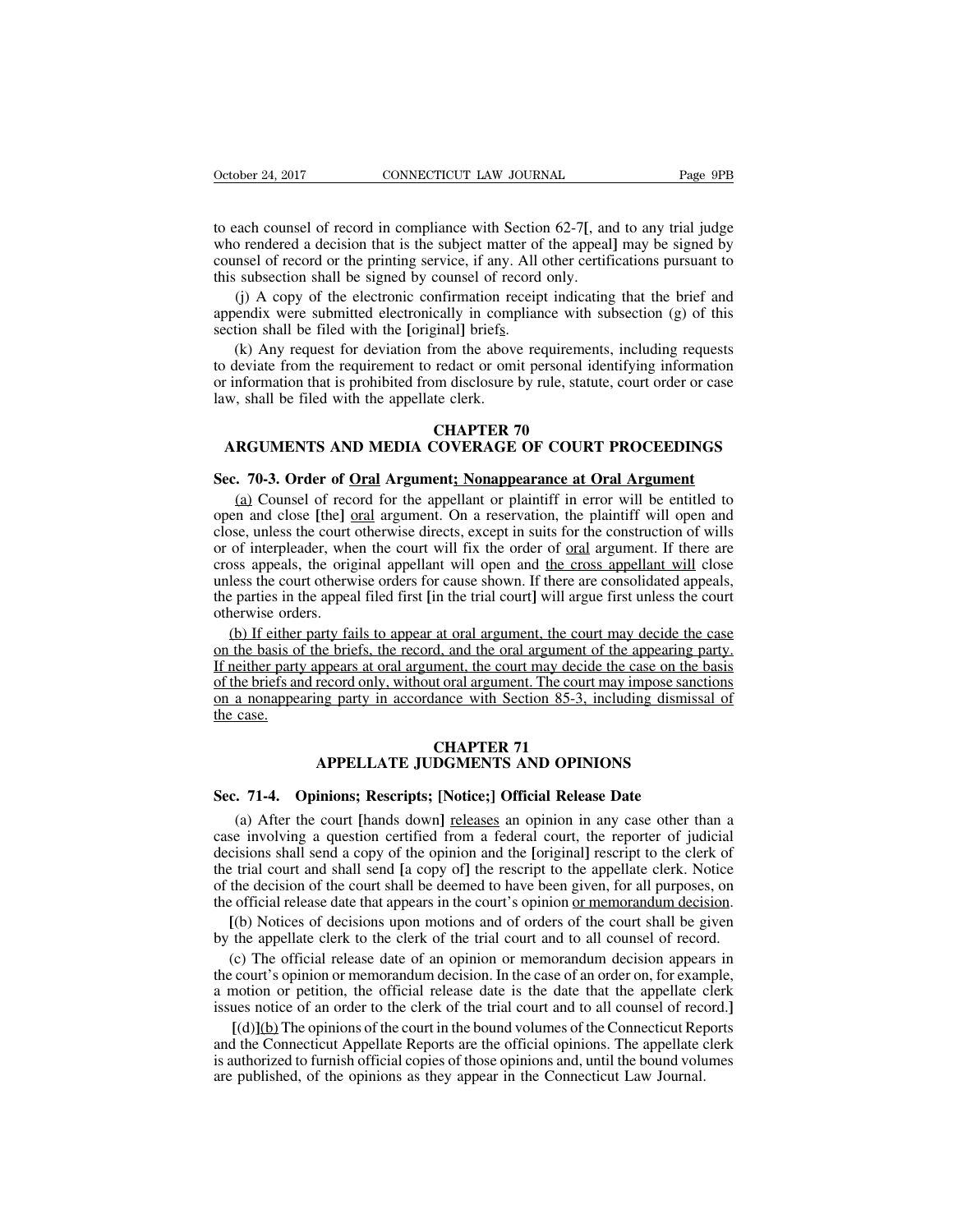### **TICUT LAW JOURNAL<br>CHAPTER 77<br>G COURT CLOSURE<br>IITING THE DISCLOSU** Page 10PB CONNECTICUT LAW JOURNAL October 24, 2017<br>CHAPTER 77<br>**PROCEDURES CONCERNING COURT CLOSURE AND SEALING**<br>ORDERS OR ORDERS LIMITING THE DISCLOSURE OF FILES,<br>AFFIDAVITS, DOCUMENTS OR OTHER MATERIAL **CONNECTICUT LAW JOURNAL CORDER 24, 2017<br>
CHAPTER 77<br>
OCEDURES CONCERNING COURT CLOSURE AND SEALING<br>
ORDERS OR ORDERS LIMITING THE DISCLOSURE OF FILES,<br>
AFFIDAVITS, DOCUMENTS OR OTHER MATERIAL CONNECTICUT LAW JOURNAL** October 24, 2017<br> **CHAPTER 77**<br> **CHAPTER 77**<br> **CHAPTER 77**<br> **CHAPTER 77**<br> **CHAPTER 77**<br> **CHAPTER 77**<br> **CHAPTER 77**<br> **CHAPTER AND SEALING**<br> **RS OR ORDERS LIMITING THE DISCLOSURE OF FILES,<br>
AFFIDAVI (NEW)** CHAPTER 77<br> **CHAPTER 77**<br> **(NEW) SEC. OR ORDERS LIMITING THE DISCLOSURE OF FILES,**<br> **AFFIDAVITS, DOCUMENTS OR OTHER MATERIAL**<br> **(NEW) Sec. 77-3.** Sealing Documents or Limiting Disclosure of Documents<br>
on Appeal<br>
(a **CEDURES CO**<br> **ORDERS OR OF**<br> **AFFIDAVI**<br> **V**) **Sec. 77-3. S**<br> **on Appeal**<br> **)** Except as other (a) EXECUTE AND SEALING<br>
ORDERS OR ORDERS LIMITING THE DISCLOSURE OF FILES,<br>
AFFIDAVITS, DOCUMENTS OR OTHER MATERIAL<br>
EW) Sec. 77-3. Sealing Documents or Limiting Disclosure of Documents<br>
on Appeal<br>
(a) Except as otherwise ORDERS OR ORDERS LIMITING THE DISCLOSURE OF FILES,<br>AFFIDAVITS, DOCUMENTS OR OTHER MATERIAL<br>(NEW) Sec. 77-3. Sealing Documents or Limiting Disclosure of Docum<br>on Appeal<br>(a) Except as otherwise provided by law, there shall b

(b) Except as otherwise provided by law, there is a presumption that cuments on Appeal (a) Except as otherwise provided by law, there shall be a presumption that cuments filed with the appellate clerk shall be available to **EXECUTE CONTENTS ON OTTIEN MATENIAL**<br> **(NEW) Sec. 77-3.** Sealing Documents or Limiting Disclosure of Documents<br>
on Appeal<br>
(a) Except as otherwise provided by law, there shall be a presumption that<br>
documents filed with t (NEW) Sec. 77-3. Sealing Documents or<br>on Appeal<br>(a) Except as otherwise provided by law<br>documents filed with the appellate clerk shall<br>(b) Except as otherwise provided in this sect<br>by law, the court shall not order that an

(a) Except as otherwise provided by law, there shall be a presumption that cuments filed with the appellate clerk shall be available to the public.<br>(b) Except as otherwise provided in this section and except as otherwise p (a) Except as otherwise provided by law, there shall be a presumption that documents filed with the appellate clerk shall be available to the public.<br>
(b) Except as otherwise provided in this section and except as otherwis (a) Except as otherwise provided by law, there shall be a presumption that documents filed with the appellate clerk shall be available to the public.<br>
(b) Except as otherwise provided in this section and except as otherwis doculties ince with the appenate clerk shall be available to the public.<br>
(b) Except as otherwise provided in this section and except as otherwise provided<br>
by law, the court shall not order that any document filed or lodg (b) Except as otherwise provided in this section and except as otherwise provided<br>by law, the court shall not order that any document filed or lodged with the appellate<br>clerk be sealed or its disclosure limited.<br>(c) Upon w by law, the court shall hot order that any document fried of lodged with the appenate<br>clerk be sealed or its disclosure limited.<br>(c) Upon written motion or upon its own motion, the court may order that any<br>document filed o (c) Upon written motion or upon its own motion, the court may order that any document filed or lodged with the appellate clerk be sealed or its disclosure limited only if the court concludes that such order is necessary to (c) Opon written motion of upon its own motion, the contrinaty offer that any document filed or lodged with the appellate clerk be sealed or its disclosure limited only if the court concludes that such order is necessary t (d) The court may, upon determination that the resolution of the motion requires a method of The court all first consider reasonable alternatives to any such order and any such order all first consider reasonable alternat only if the court concludes that such order is necessary to preserve an interest which<br>is determined to override the public's interest in viewing such document. The court<br>shall first consider reasonable alternatives to any Shall first consider reasonable alternatives to any such order and any such order<br>
shall be no broader than necessary to protect such overriding interest. An agreement<br>
of the parties to seal or limit the disclosure of doc

In the parties to seal or limit the disclosure of documents filed or lodged with the parties to seal or limit the disclosure of documents filed or lodged with the ellate clerk shall not constitute a sufficient basis for th of the parties to sear of film the disclosure of documents filed of lodged with the appellate clerk shall not constitute a sufficient basis for the issuance of such an order.<br>
(d) The court may, upon determination that the delighted cick shall not constraint a sufficient basis for the issuance of start an order.<br>
(d) The court may, upon determination that the resolution of the motion requires<br>
findings of fact, refer the motion to the trial (d) The court may, upon determination that the resolution of the inotion requires<br>findings of fact, refer the motion to the trial court to make such findings.<br>(NEW) Sec. 77-4. Motion to Seal; Lodging of Documents with App manngs or ract, terer are motion to the that court to make such manngs.<br>
(NEW) Sec. 77-4. Motion to Seal; Lodging of Documents with Appellate Cle<br>
(a) A motion to seal any document filed previously with the appellate clerk **EW) Sec. 77-4. Motion to Seal; Lodging of Documents with Appellate Clerk** (a) A motion to seal any document filed previously with the appellate clerk or be filed with the appellate clerk shall be filed in accordance with (a) A motion to seal any document filed previously with the appellate clerk or to be filed with the appellate clerk shall be filed in accordance with the provisions of Sections 60-7 and 60-8 and delivered to all counsel of

(a) A motion to sear any document incident previously with the appenate clerk of<br>to be filed with the appellate clerk shall be filed in accordance with the provisions<br>of Sections 60-7 and 60-8 and delivered to all counsel resolution of the motion. The motion to seal shall be lodged with the appellate clerk on and shall indicate if documents are being lodged with the appellate clerk.<br>
(b) If the motion to seal pertains to a document previous 62-7, but shall not disclose any information that the filing party is seeking to seal<br>and shall indicate if documents are being lodged with the appellate clerk.<br>(b) If the motion to seal pertains to a document previously f  $\alpha$ -7, out shall hot userose any information that the ring party is seeking to sear<br>and shall indicate if documents are being lodged with the appellate clerk.<br>(b) If the motion to seal pertains to a document previously f and shall noteade in documents are ocing lodged with the appellate clerk.<br>
(b) If the motion to seal pertains to a document previously filed with the appellate<br>
clerk, the appellate clerk will, upon receipt of the motion, (e) It the motion to seal pertains to a document previously filed with the appenate the twinter. The motion from the Judicial Branch website on a temporary basis until the olution of the motion. The motion to seal shall be the appellate clerk win, upon recept of the motion, prompty remove the document in question from the Judicial Branch website on a temporary basis until the resolution of the motion. The motion to seal shall be accompanied

document in question from the statical Branch website on a temporary basis until the resolution of the motion. The motion to seal shall be accompanied by a memorandum explaining why the document should be sealed or its dis resolution of the motion. The motion to seal shart oc accompanied by a memorantum explaining why the document should be sealed or its disclosure limited. The memorandum and any supporting documents shall be lodged with the Expraining with the document shold of stated of its disclosure inince. The inchor-<br>randum and any supporting documents shall be lodged with the appellate clerk on<br>paper, but shall not be filed in accordance with the provis randum and any supporting<br>paper, but shall not be file<br>(c) If the motion to sea<br>the appellate clerk, the moto<br>why the document or docum<br>that the party is seeking to<br>the appellate clerk on pape<br>of Section 60-7<br>(d) Any respo (c) If the motion to seal pertains to a document that has not yet been filed with appellate clerk, the motion shall be accompanied by a memorandum explaining  $y$  the document or documents should be sealed. The memorandum, (c) If the motion to scal pertains to a document that has not yet ocen fried with<br>the appellate clerk, the motion shall be accompanied by a memorandum explaining<br>why the document or documents should be sealed. The memoran

accordance exist, the motion shall be sealed. The memorandum explaining<br>why the document or documents should be sealed. The memorandum, the document<br>that the party is seeking to seal, and any supporting documents shall be why the document of documents should be search. The inemformation, the document<br>that the party is seeking to seal, and any supporting documents shall be lodged with<br>the appellate clerk on paper, but shall not be filed in a that the party is seeking to seat, and any supporting documents shart of oldged with<br>the appellate clerk on paper, but shall not be filed in accordance with the provisions<br>of Section 60-7<br>(d) Any response to a motion to se delarged in the appellate clerk on paper, but shall not be filed in accordance with the provisions of Sections 60-7 and 60-8 and be delivered to all counsel of record in accordance with 62-7, shall not disclose any inform (d) Any response to a motion<br>provisions of Sections 60-7 and<br>accordance with 62-7, shall not d<br>to seal and shall indicate if docu<br>Any memorandum or documents<br>with the appellate clerk on pape<br>provisions of Section 60-7.<br>(e (e) Any response to a motion to seal siam be filed in accordance with the visions of Sections 60-7 and 60-8 and be delivered to all counsel of record in ordance with 62-7, shall not disclose any information that the movan provisions of sections 60-7 and 60-6 and be derivered to an courser of record in accordance with 62-7, shall not disclose any information that the movant is seeking to seal and shall indicate if documents are being lodged accordance with 02-7, shart not disclose any imormation that the movant is seeking<br>to seal and shall indicate if documents are being lodged with the appellate clerk.<br>Any memorandum or documents filed in support of the resp

be granted, notice to the public of the motion shall be given, and a hearing shall be lodged with the appellate clerk on paper, but shall not be filed in accordance with the provisions of Section 60-7.<br>
(e) Upon the filing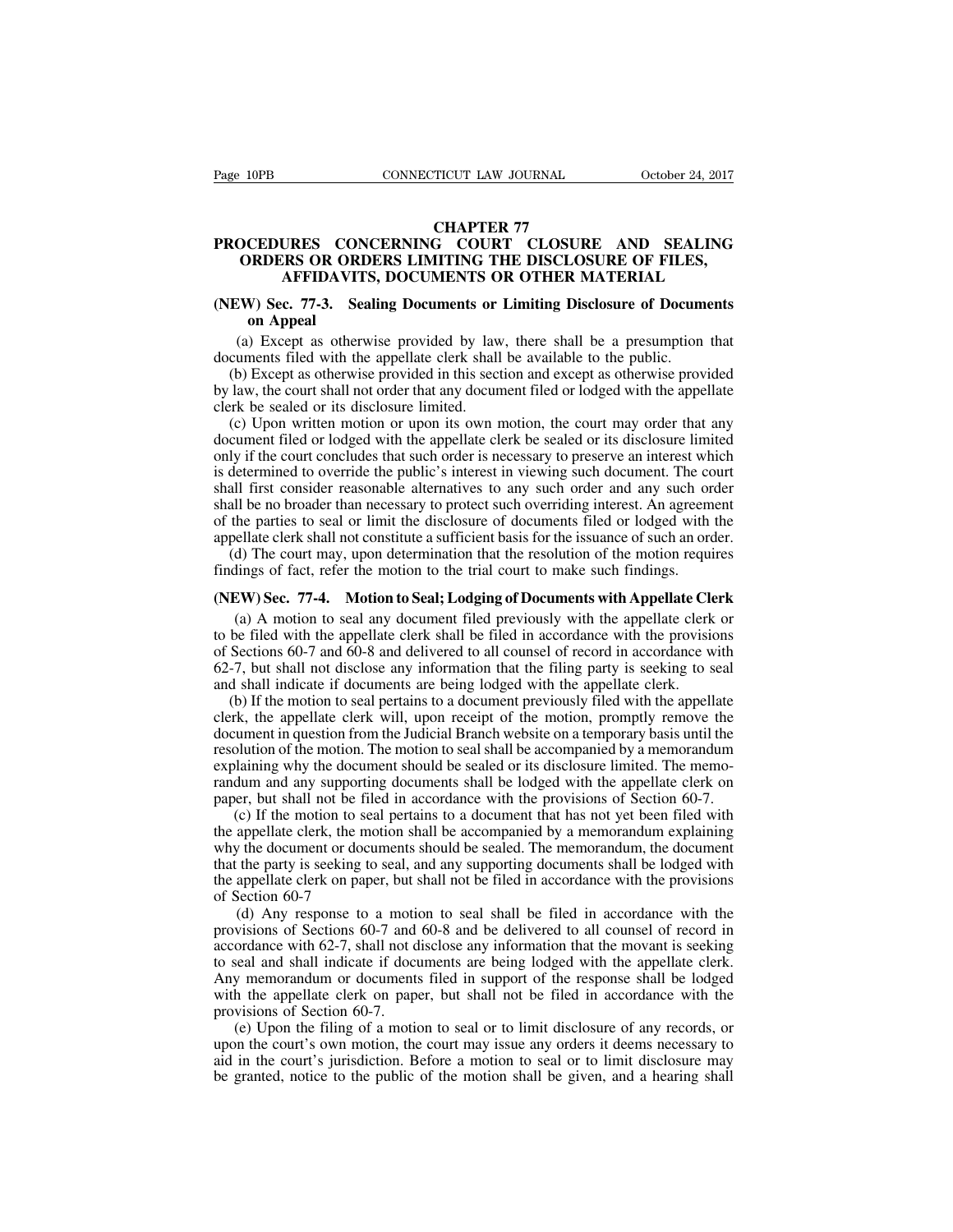October 24, 2017 CONNECTICUT LAW JOURNAL Page 11PB<br>be held. Such notice shall be posted on the Judicial Branch website, listing the<br>motion and the time and place of the hearing. In the order granting the motion, the<br>court October 24, 2017 CONNECTICUT LAW JOURNAL Page 11PB<br>be held. Such notice shall be posted on the Judicial Branch website, listing the<br>motion and the time and place of the hearing. In the order granting the motion, the<br>court October 24, 2017 CONNECTICUT LAW JOURNAL Page 11PB<br>be held. Such notice shall be posted on the Judicial Branch website, listing the<br>motion and the time and place of the hearing. In the order granting the motion, the<br>court October 24, 2017 CONNECTICUT LAW JOURNAL Page 11PB<br>be held. Such notice shall be posted on the Judicial Branch website, listing the<br>motion and the time and place of the hearing. In the order granting the motion, the<br>court be held. Such notice shall be posted on the Judicial Branch website, listing the motion and the time and place of the hearing. In the order granting the motion, the court shall articulate the overriding interest being prot be held. Such notice shall be posted on the Judicial Branch website, listing the motion and the time and place of the hearing. In the order granting the motion, the court shall articulate the overriding interest being prot be held. Such notice shall be posted on the Judicial Branch website, listing the motion and the time and place of the hearing. In the order granting the motion, the court shall articulate the overriding interest being prot be near, such notice<br>motion and the time a<br>court shall articulate t<br>narrowly tailored met<br>quate or unavailable<br>information entitled t<br>sealed portion of the 1<br>Branch website.<br>(f) Following a dec<br>appellate clerk will be (f) Following a decision on the motion to seal, any documents lodged with the more provident of the evertion interest being protected and set forth the more rrowly tailored method of protecting the overriding interest it c Fracture shall anticulate the overhang interest being protected and set form the information and approximation of the duration of the order. If any findings would re information entitled to remain confidential those findin information entitled to remain confidential those findings shall be set forth in a sealed portion of the record. The order shall be posted immediately on the Judicial Branch website.<br>
(f) Following a decision on the motion

Branch website.<br>
(f) Following a decision on the motion to seal, any documents lodged with the<br>
appellate clerk will be retained under seal or returned to the filing party.<br>
COMMENTARY—The purpose of this rule is to provid (f) Following a decision on the motion to seal, any documents lodged with the appellate clerk will be retained under seal or returned to the filing party.<br>COMMENTARY—The purpose of this rule is to provide a procedure for (f) Following a decision on the motion to seal, any documents lodged with the appellate clerk will be retained under seal or returned to the filing party.<br>
COMMENTARY—The purpose of this rule is to provide a procedure for appellate clerk will be retained under seal or returned to the filing party.<br>COMMENTARY—The purpose of this rule is to provide a procedure for sealing a document or<br>limiting its disclosure for the first time on appeal. All COMMENTARY—The purpose of this rule is to provide a procedure for sealing a document or limiting its disclosure for the first time on appeal. All filers are obligated to redact such information from any documents before t is rule is to provide a procedure 1<br> **CAPTER 1** appeal. All filers are obligated to<br>
pursuant to Section 62-7. A motifidential any information that is n<br>
con to seal is appropriate if a party is<br>
the document incomprehens INTERTANT The purpose of this rule is to provide a procedure for sealing a document<br>sure for the first time on appeal. All filers are obligated to redact such information<br>that before they are filed pursuant to Section 62-7 From any documents before they are filed pursuant to sect<br>however, if a party is seeking to keep confidential any information.<br>Statute, rule or case law. In addition, a motion to seal is approducement because doing so woul

The state, rule or case law. In addition, a motion to seal is appropriate if a party is unable to file a redacted<br>
unent because doing so would render the document incomprehensible.<br> **CHAPTER 79a**<br> **APPEALS IN CHILD PROTEC** CHAPTER 79a<br>
CHAPTER 79a<br>
APPEALS IN CHILD PROTECTION MATTERS<br>
Sec. 79a-11. Official Release Date<br>
A judgment in child protection appeals shall be deemed to have been rendered<br>
on the date an opinion or memorandum decision **CHAPTER 79a**<br> **Sec. 79a-11.** Official Release Date<br>
A judgment in child protection appeals shall be deemed to have been rendered<br>
on the date an opinion or memorandum decision appears in the Connecticut Law<br>
Journal; exce **EXECUTE ATTERS**<br>Sec. 79a-11. Official Release Date<br>A judgment in child protection appeals shall be deemed to have been rendered<br>on the date an opinion or memorandum decision appears in the Connecticut Law<br>Journal; except **EXECUTE: EXECUTE: EXECUTE: EXECUTE: EXECUTE: EXECUTE: EXECUTE: A** judgment in child protection appeals shall be deemed to have been rendered on the date an opinion or memorandum decision appears in the Conn Sec. 79a-11. Official Release Date<br>A judgment in child protection appeals shall be deemed to have been rendered<br>on the date an opinion or memorandum decision appears in the Connecticut Law<br>Journal; except that if an opini A judgment in child protection appeals shall be deemed to have been rendered on the date an opinion or memorandum decision appears in the Connecticut Law Journal; except that if an opinion or memorandum decision is issued A judgment in clind protection appears shall be deemed to have been rendered<br>on the date an opinion or memorandum decision appears in the Connecticut Law<br>Journal; except that if an opinion or memorandum decision is issued on the date an opinion of included in decision appears in Journal; except that if an opinion or memorandum decision is is the official release date is the date indicated in the slip opinion be notified and sent the opinion India, except that it all optimal of interlocation is since by sup optimal, official release date is the date indicated in the slip opinion, and the parties shall notified and sent the opinion or memorandum decision by th the bench is the date indicated in the sip opinion, and the parties shall<br>be notified and sent the opinion or memorandum decision by the reporter of judicial<br>decisions via [electronic] e-mail. If any of the parties who pa be notined and sent the opinion of the<br>decisions via [electronic]  $\underline{e}$ -mail. If an<br>has not provided the reporter of judicia<br>then the slip opinion or memorandum<br>appellate clerk on the date indicated i<br>If a judgment in From the stretching  $\frac{1}{2}$  manner in any of the parties who participated in the appear not provided the reporter of judicial decisions with an [electronic] <u>e-</u>mail address, in the slip opinion or memorandum decision s

then the slip opinion or memorandum decisions while a precedione of  $\frac{1}{2}$  main decision, then the slip opinion or memorandum decision shall be mailed to the parties by the appellate clerk is not in the slip opinion. I appellate clerk on the date indicated in the slip opinion.<br>If a judgment in a child protection appeal is given by oral annou<br>the bench, then the judgment shall be deemed to have been render<br>the oral announcement is made.<br>[

tion appeal is given by or<br>Il be deemed to have been<br>ecisions upon motions, pet<br>llate clerk issues notice to thes §§ 51-213 and 51-215a.<br>**CHAPTER 85**<br>**SANCTIONS** [The official release date of decisions upon motions, pe<br>the court shall be the date the appellate clerk issues notice to<br>71-1 and 71-4 and General Statutes §§ 51-213 and 51-215;<br>**CHAPTER 85**<br>**SANCTIONS**<br>**Sec. 85-2. Othe** 

### **SANCTIONS**

Final be the date the appellate clerk issues notice to the parties. See Sections<br>
1 and 71-4 and General Statutes §§ 51-213 and 51-215a.]<br> **CHAPTER 85**<br> **SANCTIONS**<br> **Actions which may result in the imposition of sanctions** Sec. 85-2. Other Actions Su<br>
Actions which may result if<br>
limited to, the following:<br>
(1) Failure to comply with ru (2) Filing of any papers which **CHAPTER 85<br>
SANCTIONS**<br> **c. 85-2. Other Actions Subject to Sanctions**<br>
Actions which may result in the imposition of sanctions in<br>
inted to, the following:<br>
(1) Failure to comply with rules and orders of the court.<br>
(2) F **EXECUTIONS**<br> **EXECUTIONS**<br> **C. 85-2.** Other Actions Subject to Sanctions<br>
Actions which may result in the imposition of sanctions include, but are<br>
ited to, the following:<br>
(1) Failure to comply with rules and orders of t (3) CH is a series of the Sanctions<br>
(3) Actions which may result in the imposition of sanctions include, but are not<br>
inted to, the following:<br>
(1) Failure to comply with rules and orders of the court.<br>
(2) Filing of any **c. 85-2. Other Actions Subject to Sanctions**<br>Actions which may result in the imposition of sanctions include, bu<br>ited to, the following:<br>(1) Failure to comply with rules and orders of the court.<br>(2) Filing of any papers w Actions which may result in the imposition of sanctions include, but a<br>inted to, the following:<br>(1) Failure to comply with rules and orders of the court.<br>(2) Filing of any papers which unduly delay the progress of an appea incel to, the following:<br>
(1) Failure to comply with rules and orders of the court.<br>
(2) Filing of any papers which unduly delay the progress of an app<br>
(3) Presentation of unnecessary or unwarranted motions or oppositio<br>

(1) Failure to comply with rules and orders of the court.<br>
(2) Filing of any papers which unduly delay the progress of ar<br>
(3) Presentation of unnecessary or unwarranted motions or oppo<br>
(4) Presentation of unnecessary or (2) Filing of any papers which unduly delay<br>(3) Presentation of unnecessary or unwarrant<br>(4) Presentation of unnecessary or unwarrant<br>(5) Presentation of a frivolous appeal or friv<br>(6) Presentation of a frivolous defense (3) Presentation of unnecessary or unwarranted motions or oppositic (4) Presentation of unnecessary or unwarranted issues on appeal.<br>(5) Presentation of a frivolous appeal or frivolous issues on appeal.<br>(6) Presentation of (4) Presentation of unnecessary or unwarrante<br>(5) Presentation of a frivolous appeal or frivol<br>(6) Presentation of a frivolous defense or defe<br>(7) Failure to attend preargument settlement c<br>(8) Failure to appear at oral ar